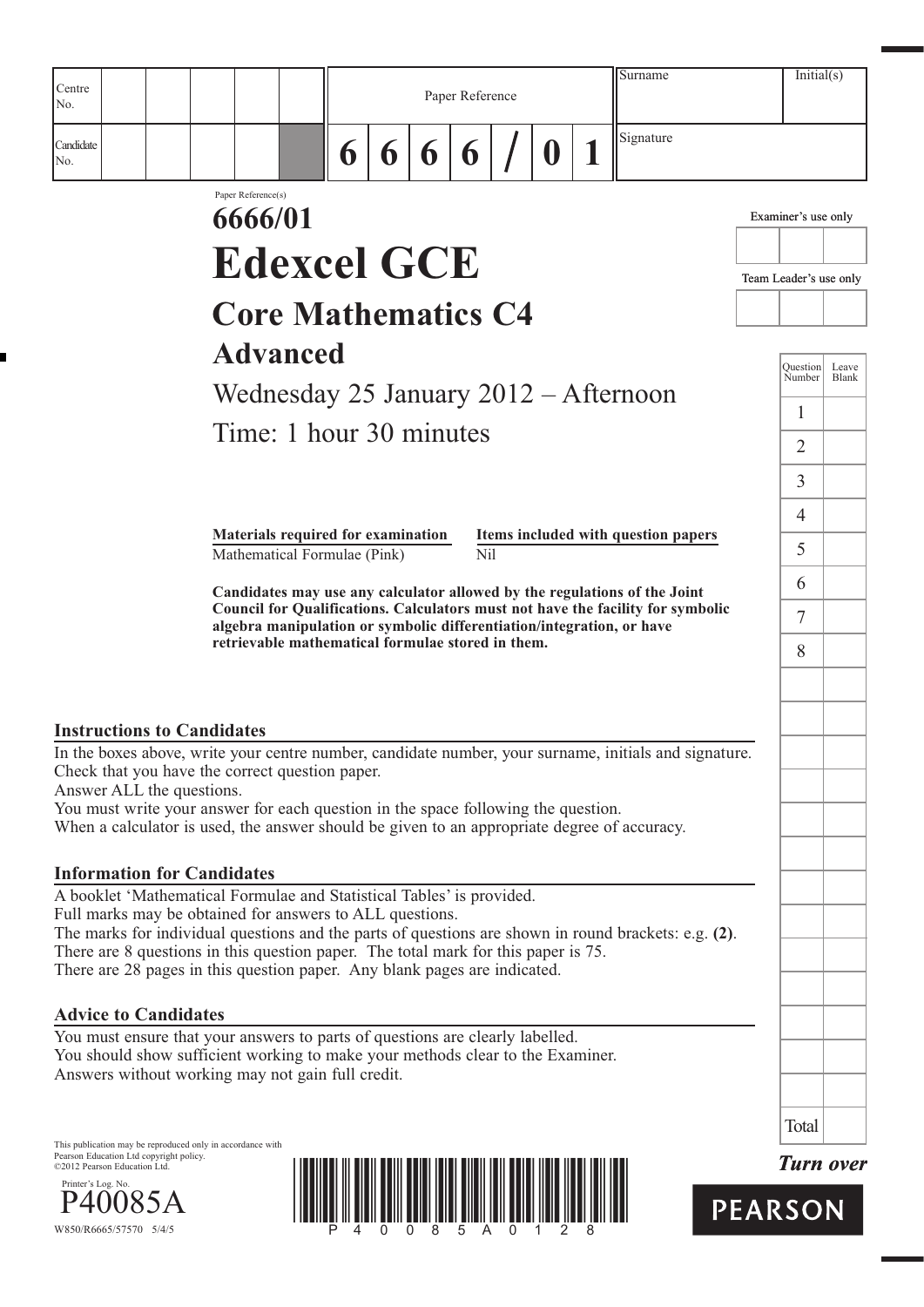|    |                                                                                          | Leave<br>blank |
|----|------------------------------------------------------------------------------------------|----------------|
| 1. | The curve C has the equation $2x + 3y^2 + 3x^2y = 4x^2$ .                                |                |
|    | The point P on the curve has coordinates $(-1, 1)$ .                                     |                |
|    |                                                                                          |                |
|    | (a) Find the gradient of the curve at $P$ .                                              |                |
|    | (5)                                                                                      |                |
|    | (b) Hence find the equation of the normal to $C$ at $P$ , giving your answer in the form |                |
|    | $ax+by+c=0$ , where a, b and c are integers.                                             |                |
|    | (3)                                                                                      |                |
|    |                                                                                          |                |
|    |                                                                                          |                |
|    |                                                                                          |                |
|    |                                                                                          |                |
|    |                                                                                          |                |
|    |                                                                                          |                |
|    |                                                                                          |                |
|    |                                                                                          |                |
|    |                                                                                          |                |
|    |                                                                                          |                |
|    |                                                                                          |                |
|    |                                                                                          |                |
|    |                                                                                          |                |
|    |                                                                                          |                |
|    |                                                                                          |                |
|    |                                                                                          |                |
|    |                                                                                          |                |
|    |                                                                                          |                |
|    |                                                                                          |                |
|    |                                                                                          |                |
|    |                                                                                          |                |
|    |                                                                                          |                |
|    |                                                                                          |                |
|    |                                                                                          |                |
|    |                                                                                          |                |
|    |                                                                                          |                |
|    |                                                                                          |                |
|    |                                                                                          |                |
|    |                                                                                          |                |
|    |                                                                                          |                |
|    |                                                                                          |                |
|    |                                                                                          |                |
|    |                                                                                          |                |
|    |                                                                                          |                |
|    |                                                                                          |                |
|    |                                                                                          |                |
|    |                                                                                          |                |
|    |                                                                                          |                |
|    |                                                                                          |                |

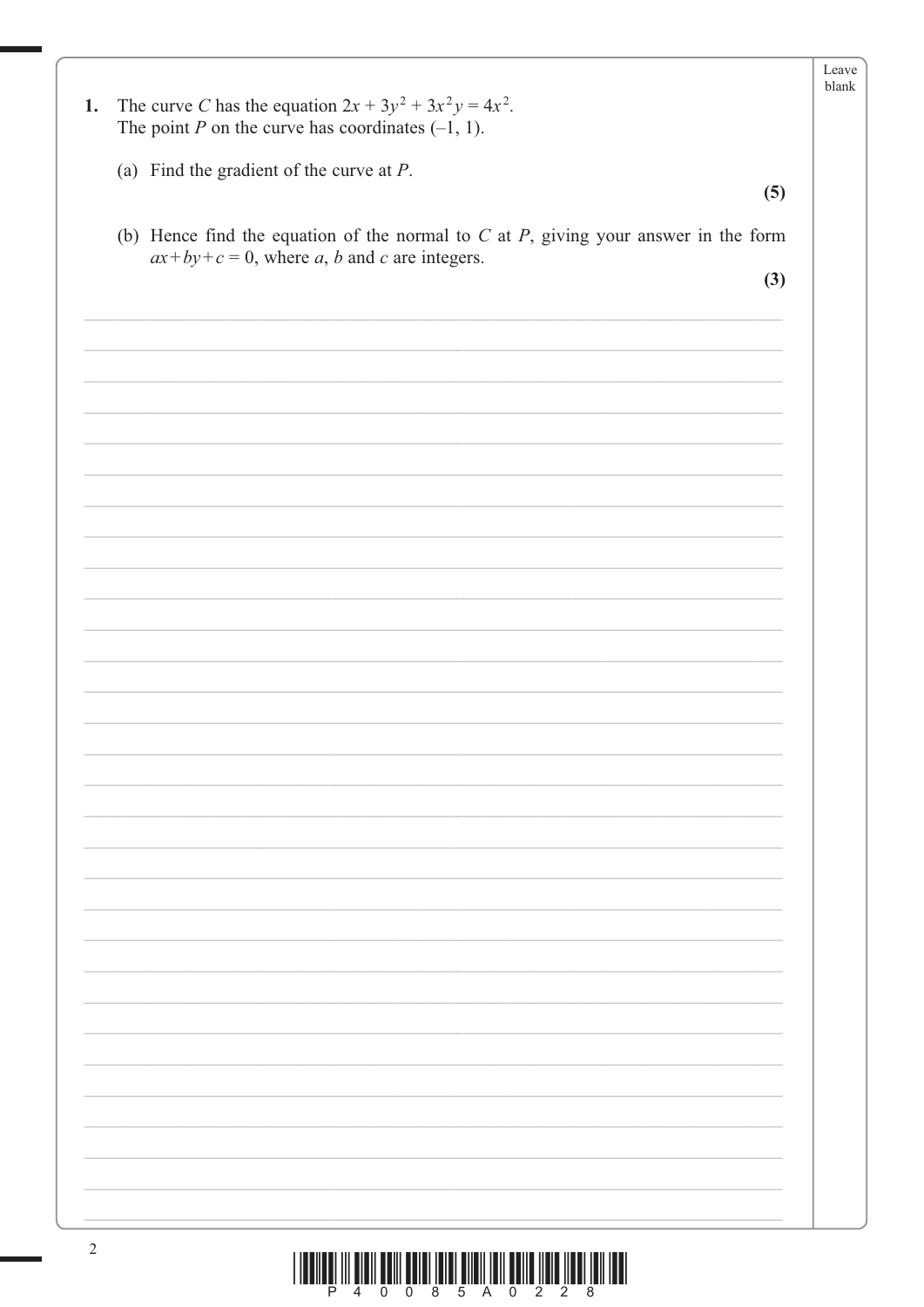| <b>Question 1 continued</b> | Leave<br>blank              |
|-----------------------------|-----------------------------|
|                             |                             |
|                             |                             |
|                             |                             |
|                             |                             |
|                             |                             |
|                             |                             |
|                             |                             |
|                             |                             |
|                             |                             |
|                             |                             |
|                             |                             |
|                             |                             |
|                             |                             |
|                             |                             |
|                             |                             |
|                             |                             |
|                             |                             |
|                             |                             |
|                             |                             |
|                             |                             |
|                             |                             |
|                             |                             |
|                             |                             |
|                             |                             |
|                             | Q1                          |
| (Total 8 marks)             |                             |
|                             | $\mathfrak{Z}$<br>Turn over |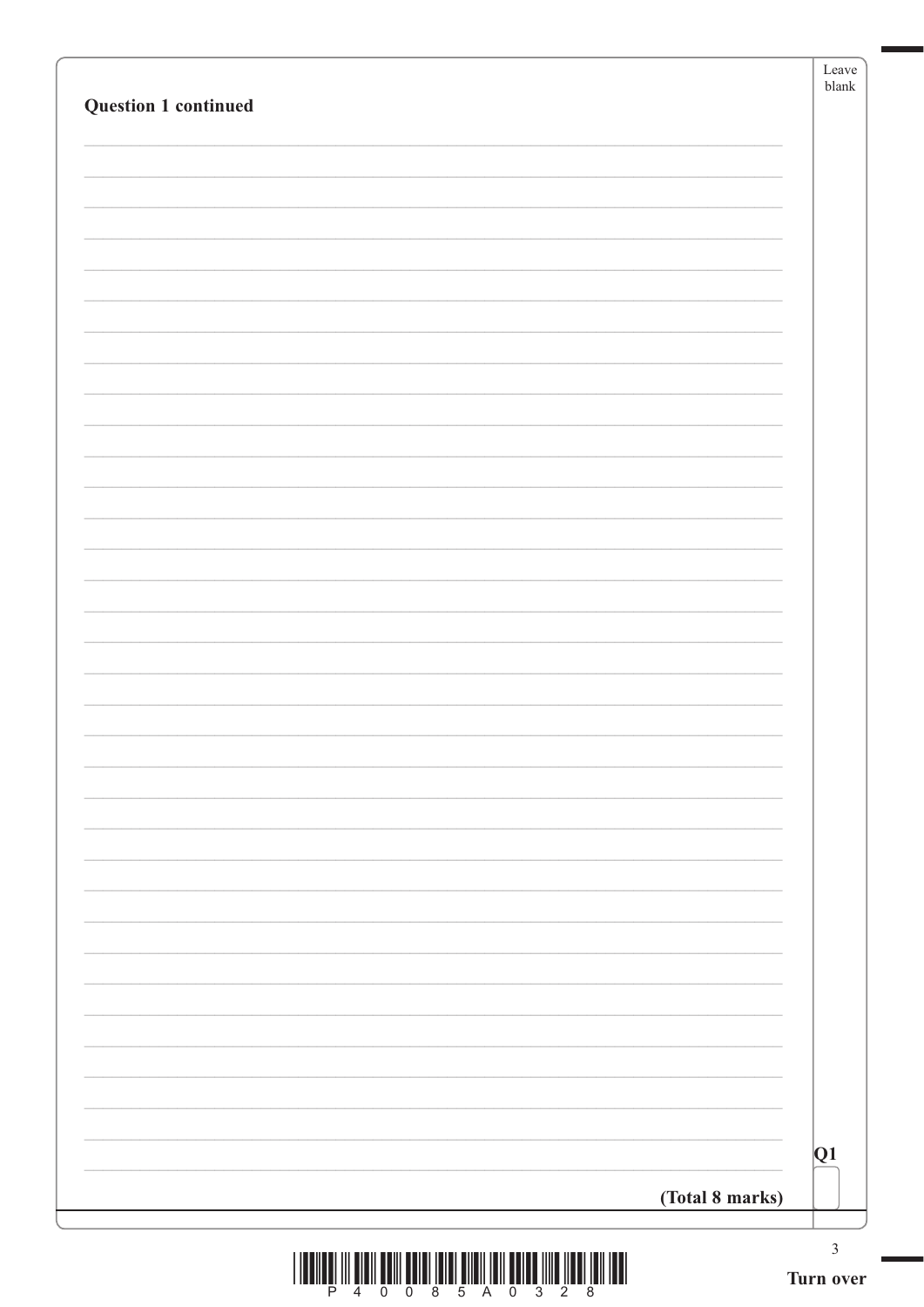|                                                                    |     | Leave<br>blank |
|--------------------------------------------------------------------|-----|----------------|
| 2. (a) Use integration by parts to find $\int x \sin 3x dx$ .      | (3) |                |
| (b) Using your answer to part (a), find $\int x^2 \cos 3x \, dx$ . |     |                |
|                                                                    | (3) |                |
|                                                                    |     |                |
|                                                                    |     |                |
|                                                                    |     |                |
|                                                                    |     |                |
|                                                                    |     |                |
|                                                                    |     |                |
|                                                                    |     |                |
|                                                                    |     |                |
|                                                                    |     |                |
|                                                                    |     |                |
|                                                                    |     |                |
|                                                                    |     |                |
|                                                                    |     |                |
|                                                                    |     |                |
|                                                                    |     |                |
|                                                                    |     |                |
|                                                                    |     |                |
|                                                                    |     |                |
|                                                                    |     |                |
|                                                                    |     |                |
|                                                                    |     |                |
|                                                                    |     |                |
|                                                                    |     |                |
|                                                                    |     |                |
|                                                                    |     |                |
|                                                                    |     |                |
|                                                                    |     |                |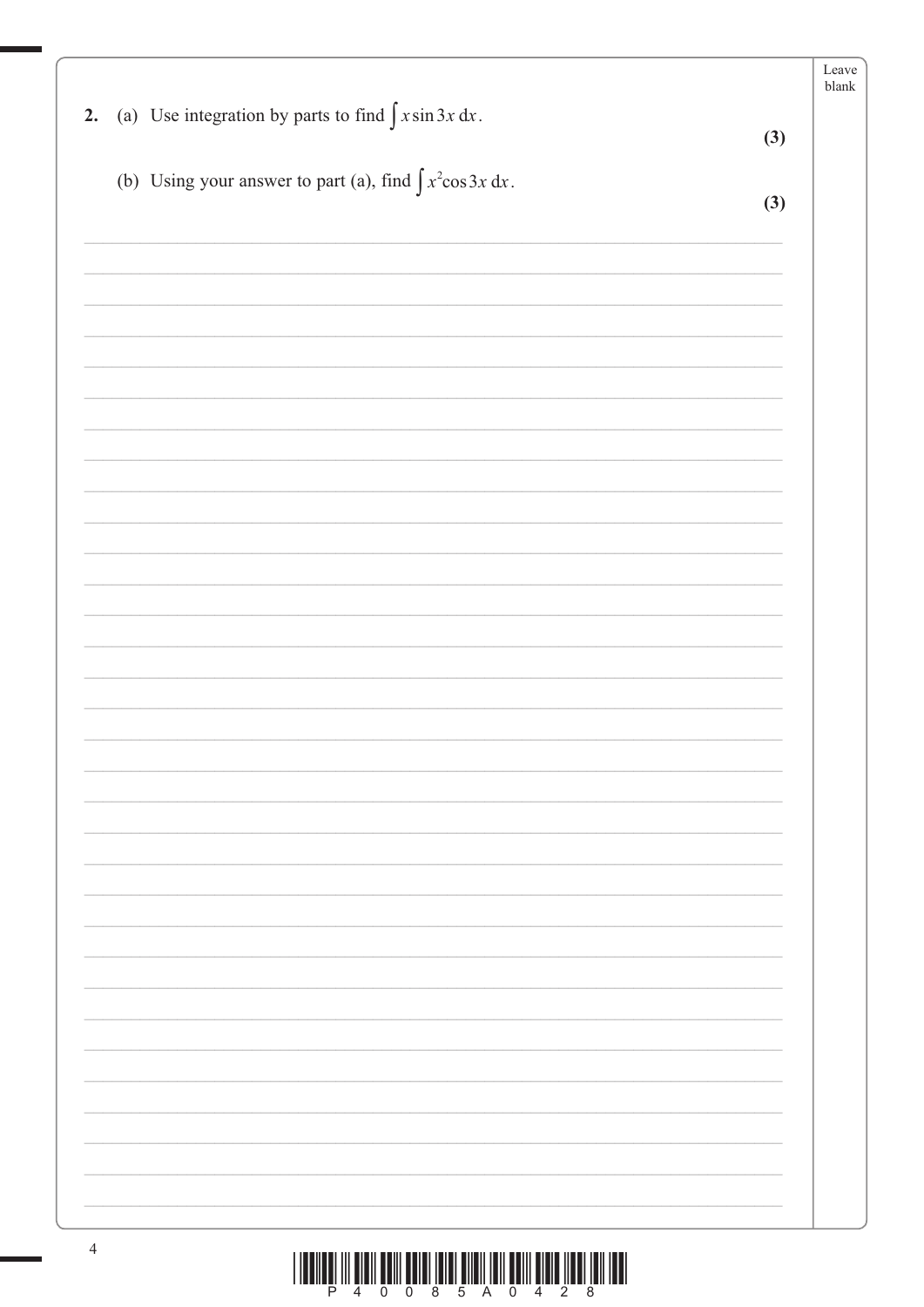|                             | Leave<br>${\tt blank}$ |
|-----------------------------|------------------------|
| <b>Question 2 continued</b> |                        |
|                             |                        |
|                             |                        |
|                             |                        |
|                             |                        |
|                             |                        |
|                             |                        |
|                             |                        |
|                             |                        |
|                             |                        |
|                             |                        |
|                             |                        |
|                             |                        |
|                             |                        |
|                             |                        |
|                             |                        |
|                             |                        |
|                             |                        |
|                             |                        |
|                             |                        |
|                             |                        |
|                             |                        |
|                             |                        |
|                             |                        |
|                             |                        |
|                             |                        |
|                             |                        |
|                             |                        |
|                             |                        |
|                             |                        |
|                             |                        |
|                             |                        |
|                             | Q2                     |
| (Total 6 marks)             |                        |
|                             | $\sqrt{5}$             |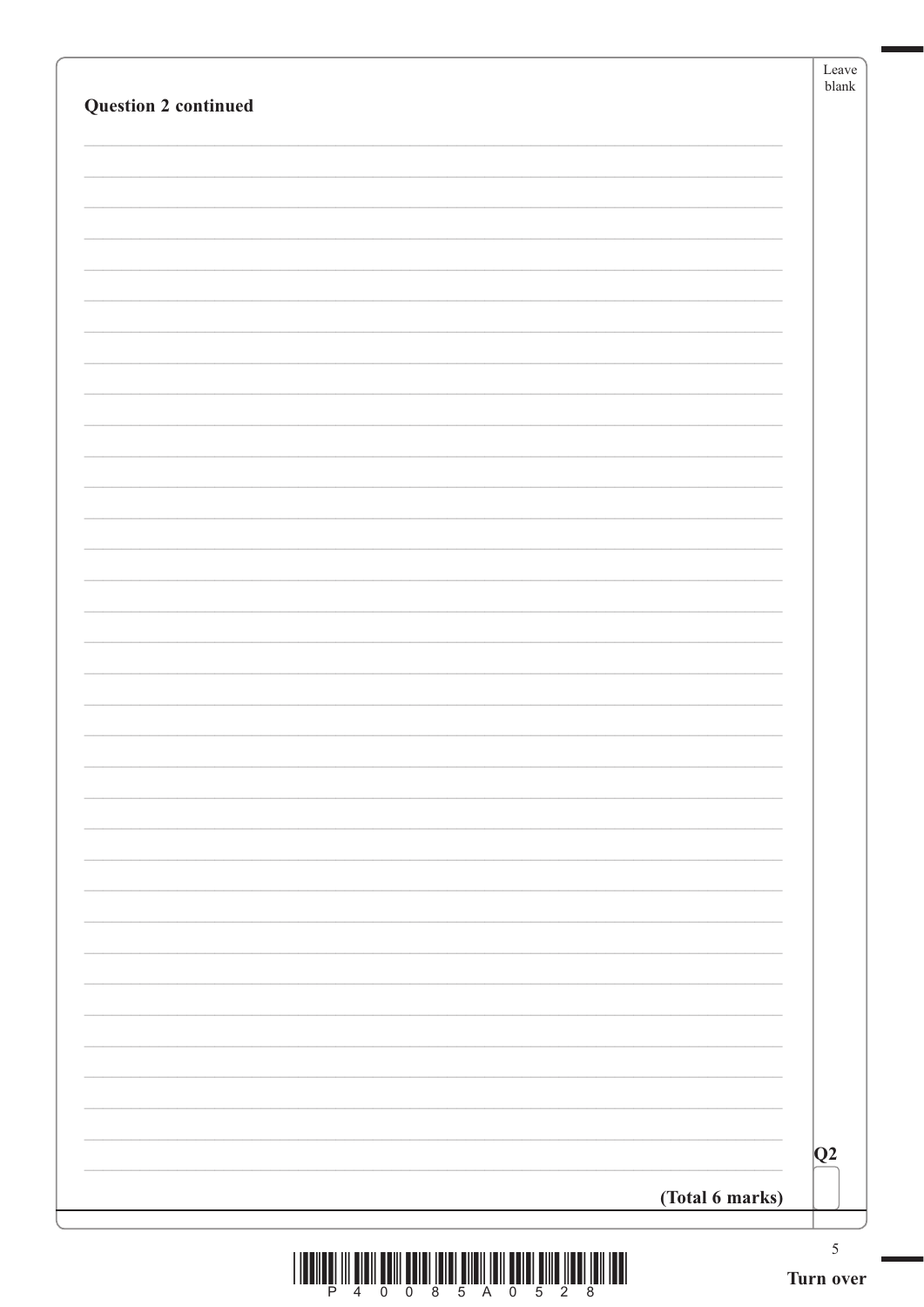Leave blank

 $(5)$ 

 $(2)$ 

 $(2)$ 

3. (a) Expand

$$
\frac{1}{(2-5x)^2}, \quad |x| < \frac{2}{5}
$$

in ascending powers of x, up to and including the term in  $x^2$ , giving each term as a simplified fraction.

Given that the binomial expansion of  $\frac{2 + kx}{(2 - 5x)^2}$ ,  $|x| < \frac{2}{5}$ , is

$$
\frac{1}{2} + \frac{7}{4}x + Ax^2 + \dots
$$

- (b) find the value of the constant  $k$ ,
- (c) find the value of the constant  $A$ .

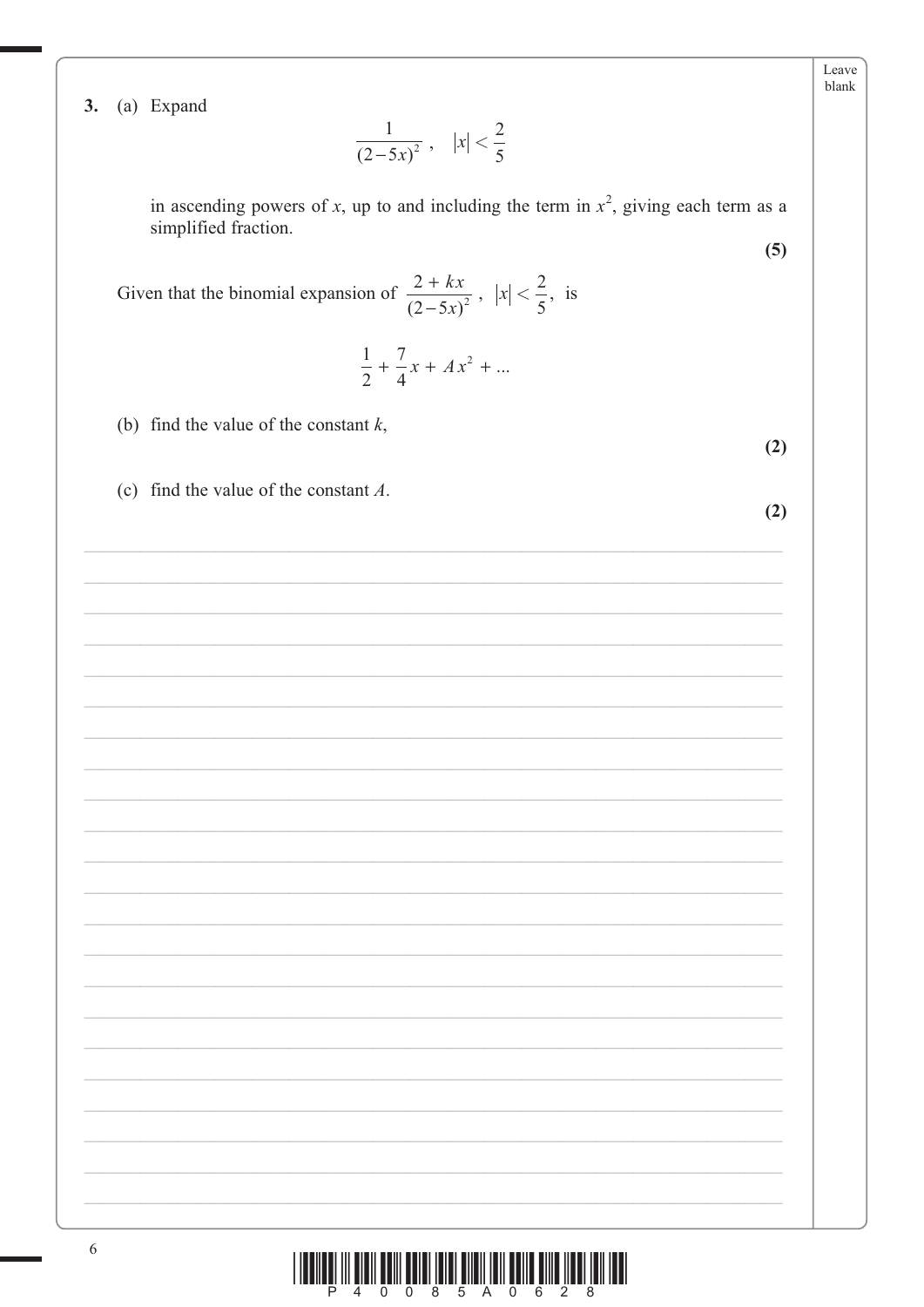| <b>Question 3 continued</b>                                                                                                                                                                                                                                                                                                                                                                                                                                   | Leave<br>$b$ lank             |
|---------------------------------------------------------------------------------------------------------------------------------------------------------------------------------------------------------------------------------------------------------------------------------------------------------------------------------------------------------------------------------------------------------------------------------------------------------------|-------------------------------|
|                                                                                                                                                                                                                                                                                                                                                                                                                                                               |                               |
|                                                                                                                                                                                                                                                                                                                                                                                                                                                               |                               |
|                                                                                                                                                                                                                                                                                                                                                                                                                                                               |                               |
|                                                                                                                                                                                                                                                                                                                                                                                                                                                               |                               |
|                                                                                                                                                                                                                                                                                                                                                                                                                                                               |                               |
|                                                                                                                                                                                                                                                                                                                                                                                                                                                               |                               |
|                                                                                                                                                                                                                                                                                                                                                                                                                                                               |                               |
|                                                                                                                                                                                                                                                                                                                                                                                                                                                               |                               |
|                                                                                                                                                                                                                                                                                                                                                                                                                                                               |                               |
|                                                                                                                                                                                                                                                                                                                                                                                                                                                               |                               |
|                                                                                                                                                                                                                                                                                                                                                                                                                                                               |                               |
| $\begin{array}{c} \text{if} \ \text{if} \ \text{if} \ \text{if} \ \text{if} \ \text{if} \ \text{if} \ \text{if} \ \text{if} \ \text{if} \ \text{if} \ \text{if} \ \text{if} \ \text{if} \ \text{if} \ \text{if} \ \text{if} \ \text{if} \ \text{if} \ \text{if} \ \text{if} \ \text{if} \ \text{if} \ \text{if} \ \text{if} \ \text{if} \ \text{if} \ \text{if} \ \text{if} \ \text{if} \ \text{if} \ \text{if} \ \text{if} \ \text{if} \ \text{if} \ \text{$ | $\boldsymbol{7}$<br>Turn over |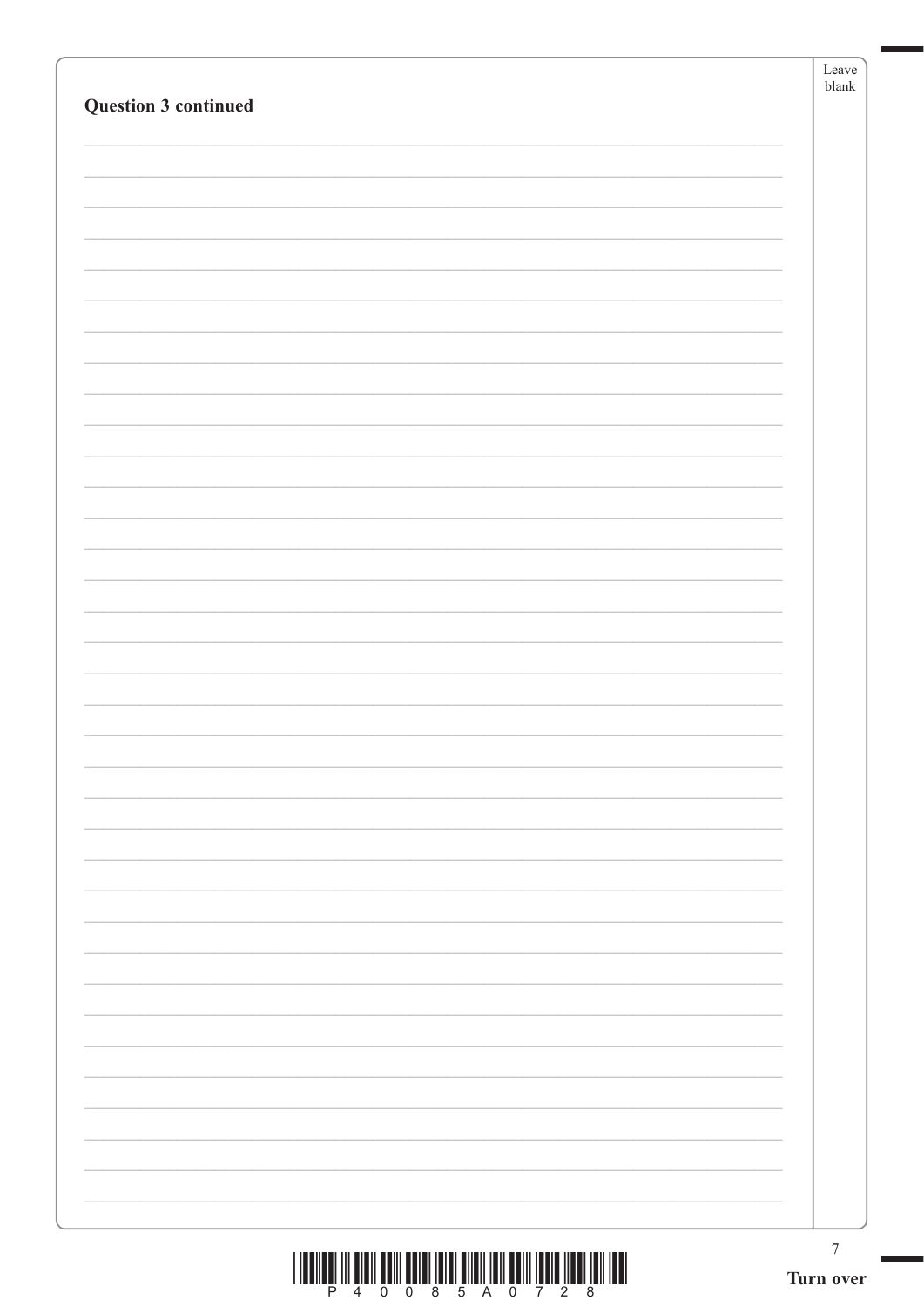|                      | Leave         |
|----------------------|---------------|
|                      | ${\tt blank}$ |
| Question 3 continued |               |
|                      |               |
|                      |               |
|                      |               |
|                      |               |
|                      |               |
|                      |               |
|                      |               |
|                      |               |
|                      |               |
|                      |               |
|                      |               |
|                      |               |
|                      |               |
|                      |               |
|                      |               |
|                      |               |
|                      |               |
|                      |               |
|                      |               |
|                      |               |
|                      |               |
|                      |               |
|                      |               |
|                      |               |
|                      |               |
|                      |               |
|                      |               |
|                      |               |
|                      |               |
|                      |               |
|                      |               |
|                      |               |
|                      |               |
|                      |               |
|                      |               |
|                      |               |
|                      |               |
|                      |               |
|                      |               |
|                      |               |
|                      |               |
|                      |               |
|                      |               |
|                      |               |
|                      |               |
|                      |               |
|                      |               |
| $\,8\,$              |               |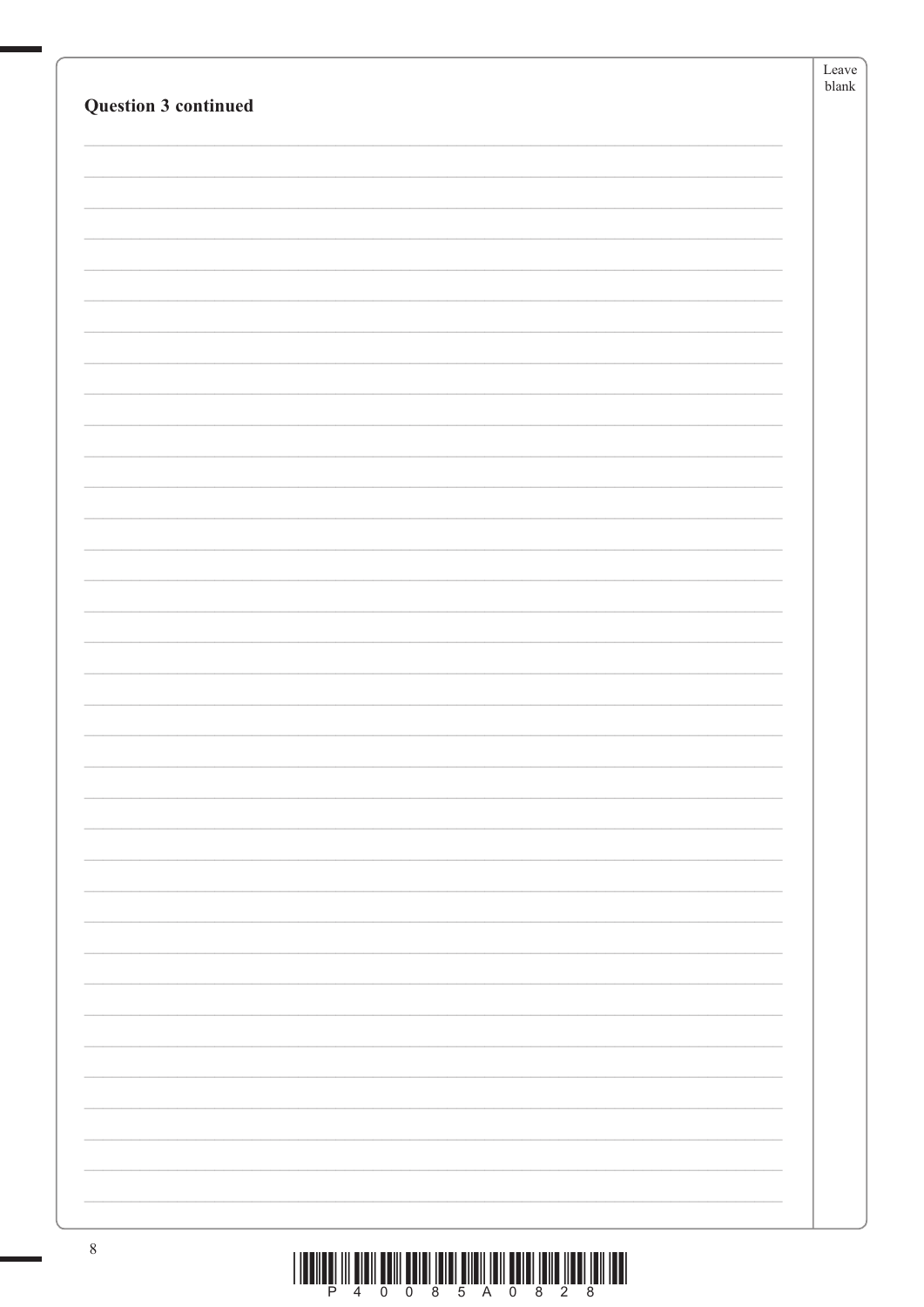|                      | $b$ lank         | Leave |
|----------------------|------------------|-------|
| Question 3 continued |                  |       |
|                      |                  |       |
|                      |                  |       |
|                      |                  |       |
|                      |                  |       |
|                      |                  |       |
|                      |                  |       |
|                      |                  |       |
|                      |                  |       |
|                      |                  |       |
|                      |                  |       |
|                      |                  |       |
|                      |                  |       |
|                      |                  |       |
|                      |                  |       |
|                      |                  |       |
|                      |                  |       |
|                      |                  |       |
|                      |                  |       |
|                      |                  |       |
|                      |                  |       |
|                      |                  |       |
|                      |                  |       |
|                      |                  |       |
|                      |                  |       |
|                      |                  |       |
|                      |                  |       |
|                      |                  |       |
|                      |                  |       |
|                      |                  |       |
|                      |                  |       |
|                      | $\overline{Q}3$  |       |
| (Total 9 marks)      |                  |       |
|                      |                  |       |
|                      | $\boldsymbol{9}$ |       |

٦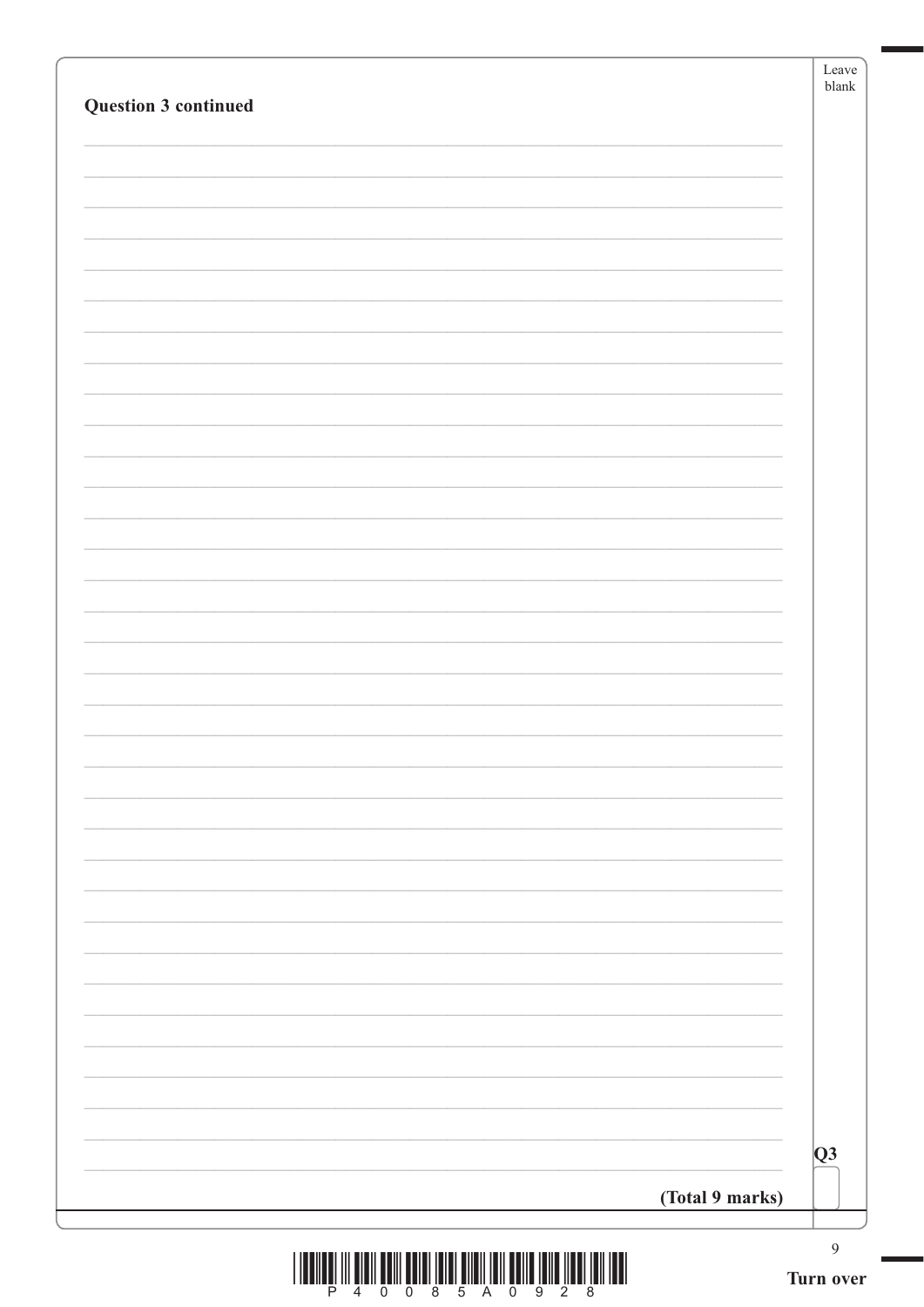



Figure 1 shows the curve with equation

$$
y = \sqrt{\left(\frac{2x}{3x^2 + 4}\right)}, \ x \geqslant 0
$$

The finite region  $S$ , shown shaded in Figure 1, is bounded by the curve, the  $x$ -axis and the line  $x = 2$ 

The region S is rotated  $360^\circ$  about the x-axis.

Use integration to find the exact value of the volume of the solid generated, giving your answer in the form  $k \ln a$ , where  $k$  and  $a$  are constants.

 $(5)$ 

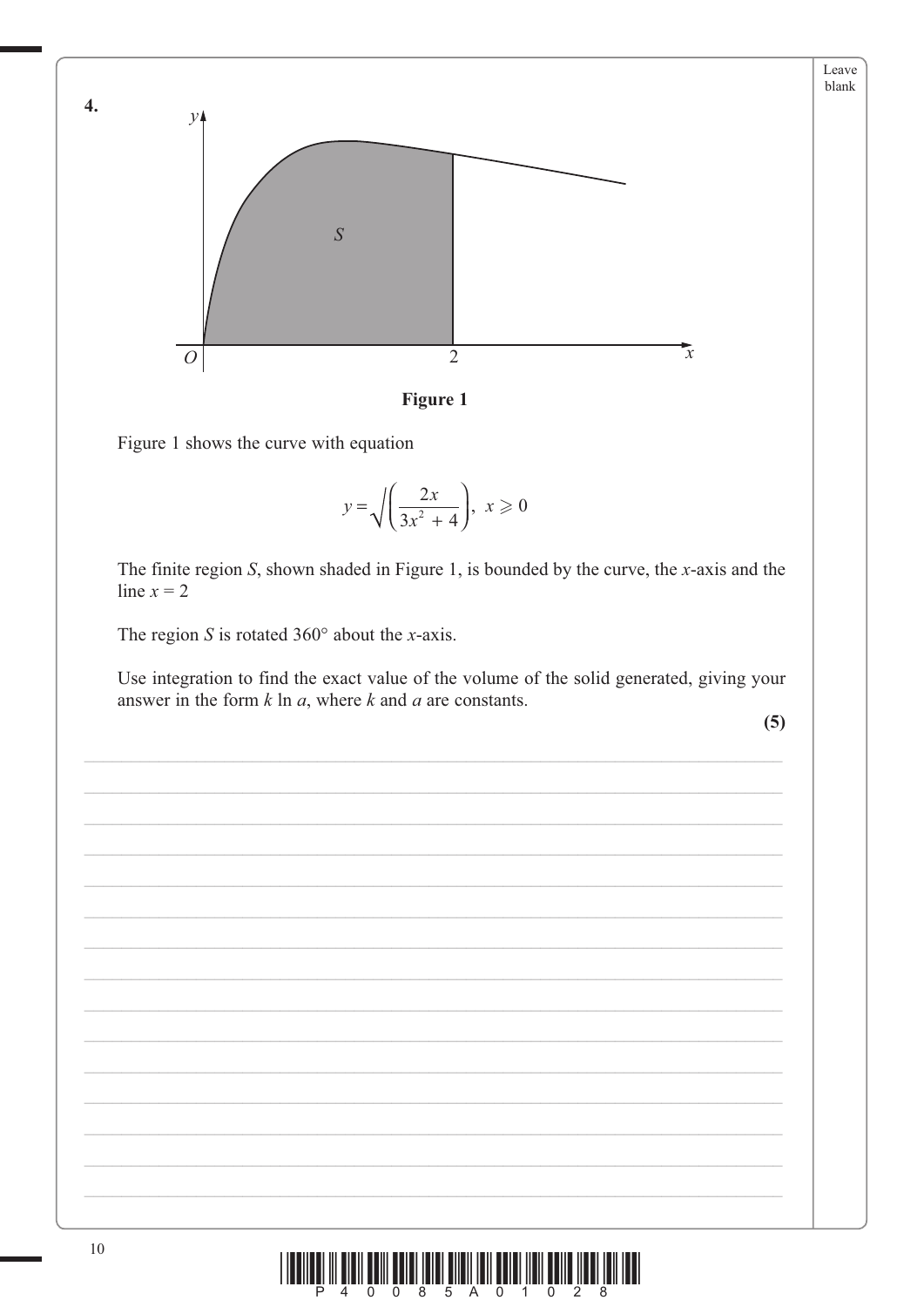| <b>Question 4 continued</b> | Leave<br>${\tt blank}$ |
|-----------------------------|------------------------|
|                             |                        |
|                             |                        |
|                             |                        |
|                             |                        |
|                             |                        |
|                             |                        |
|                             |                        |
|                             |                        |
|                             |                        |
|                             |                        |
|                             |                        |
|                             |                        |
|                             |                        |
|                             |                        |
|                             |                        |
|                             |                        |
|                             |                        |
|                             |                        |
|                             |                        |
|                             |                        |
|                             |                        |
|                             |                        |
|                             |                        |
|                             |                        |
|                             |                        |
|                             |                        |
|                             |                        |
|                             |                        |
|                             |                        |
|                             | $\overline{Q4}$        |
| (Total 5 marks)             |                        |
|                             | $11\,$                 |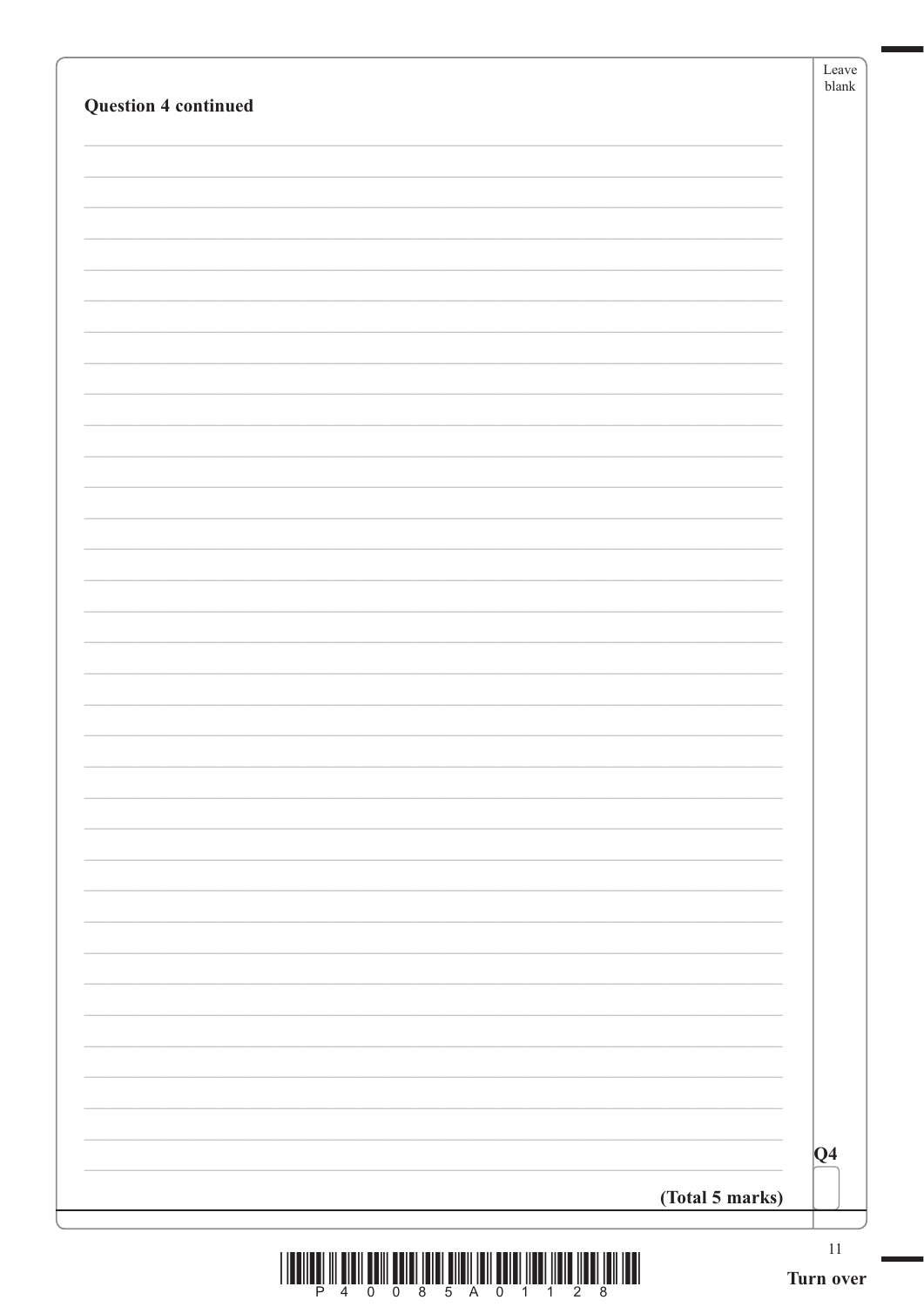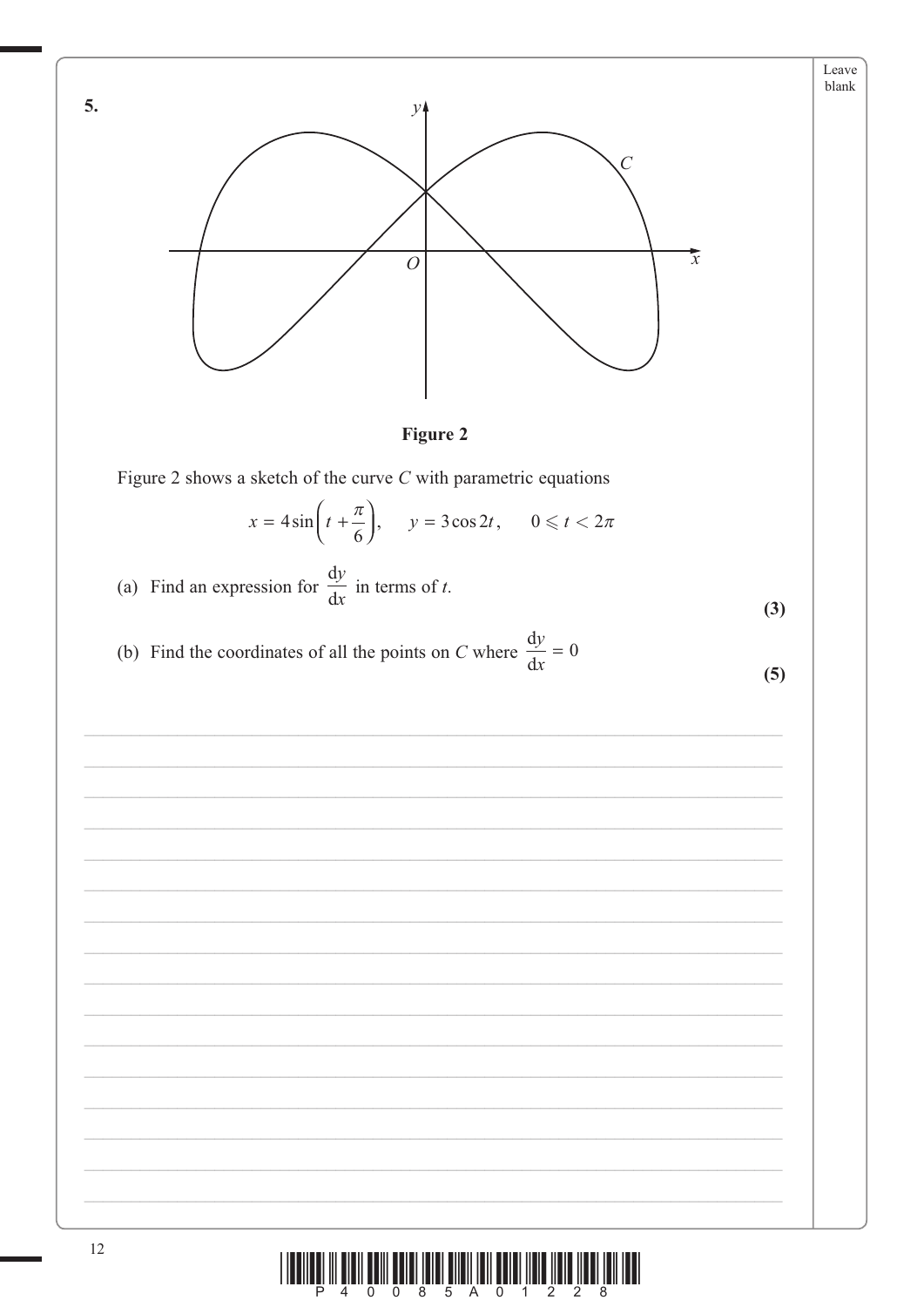| <b>Question 5 continued</b>                                                                                                                                                                                                                                                                                                                                                                                                                                   | Leave<br>${\tt blank}$ |
|---------------------------------------------------------------------------------------------------------------------------------------------------------------------------------------------------------------------------------------------------------------------------------------------------------------------------------------------------------------------------------------------------------------------------------------------------------------|------------------------|
|                                                                                                                                                                                                                                                                                                                                                                                                                                                               |                        |
|                                                                                                                                                                                                                                                                                                                                                                                                                                                               |                        |
|                                                                                                                                                                                                                                                                                                                                                                                                                                                               |                        |
|                                                                                                                                                                                                                                                                                                                                                                                                                                                               |                        |
|                                                                                                                                                                                                                                                                                                                                                                                                                                                               |                        |
|                                                                                                                                                                                                                                                                                                                                                                                                                                                               |                        |
|                                                                                                                                                                                                                                                                                                                                                                                                                                                               |                        |
|                                                                                                                                                                                                                                                                                                                                                                                                                                                               |                        |
|                                                                                                                                                                                                                                                                                                                                                                                                                                                               |                        |
|                                                                                                                                                                                                                                                                                                                                                                                                                                                               |                        |
|                                                                                                                                                                                                                                                                                                                                                                                                                                                               |                        |
| $\begin{array}{c} \text{if} \ \text{if} \ \text{if} \ \text{if} \ \text{if} \ \text{if} \ \text{if} \ \text{if} \ \text{if} \ \text{if} \ \text{if} \ \text{if} \ \text{if} \ \text{if} \ \text{if} \ \text{if} \ \text{if} \ \text{if} \ \text{if} \ \text{if} \ \text{if} \ \text{if} \ \text{if} \ \text{if} \ \text{if} \ \text{if} \ \text{if} \ \text{if} \ \text{if} \ \text{if} \ \text{if} \ \text{if} \ \text{if} \ \text{if} \ \text{if} \ \text{$ | $13\,$<br>Turn over    |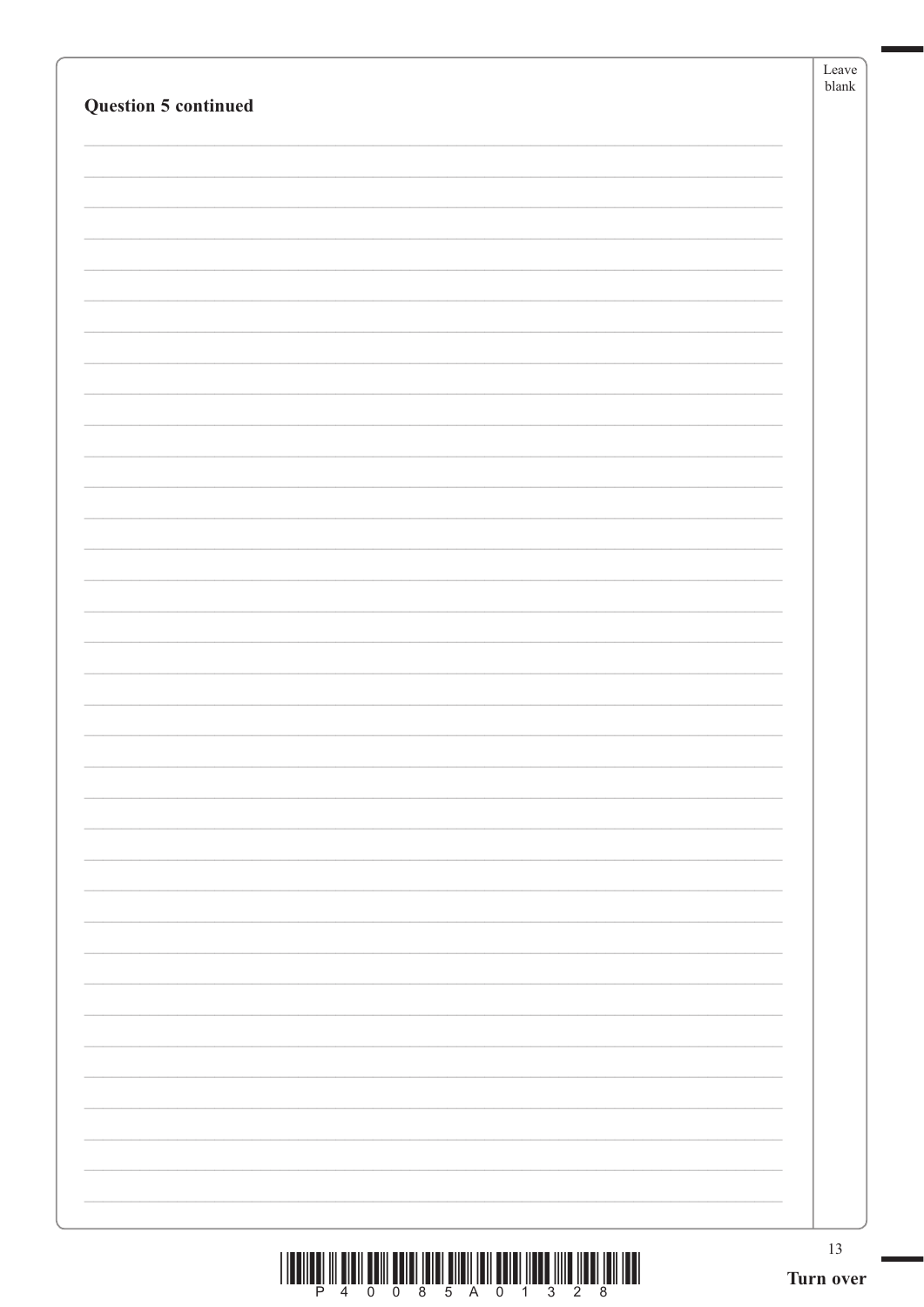|                             | Leave<br>${\tt blank}$ |
|-----------------------------|------------------------|
| <b>Question 5 continued</b> |                        |
|                             |                        |
|                             |                        |
|                             |                        |
|                             |                        |
|                             |                        |
|                             |                        |
|                             |                        |
|                             |                        |
|                             |                        |
|                             |                        |
|                             |                        |
|                             |                        |
|                             |                        |
|                             |                        |
|                             |                        |
|                             |                        |
|                             |                        |
|                             |                        |
|                             |                        |
|                             |                        |
|                             |                        |
|                             |                        |
|                             |                        |
|                             |                        |
|                             |                        |
|                             |                        |
|                             |                        |
|                             |                        |
|                             |                        |
|                             |                        |
|                             |                        |
| 14                          |                        |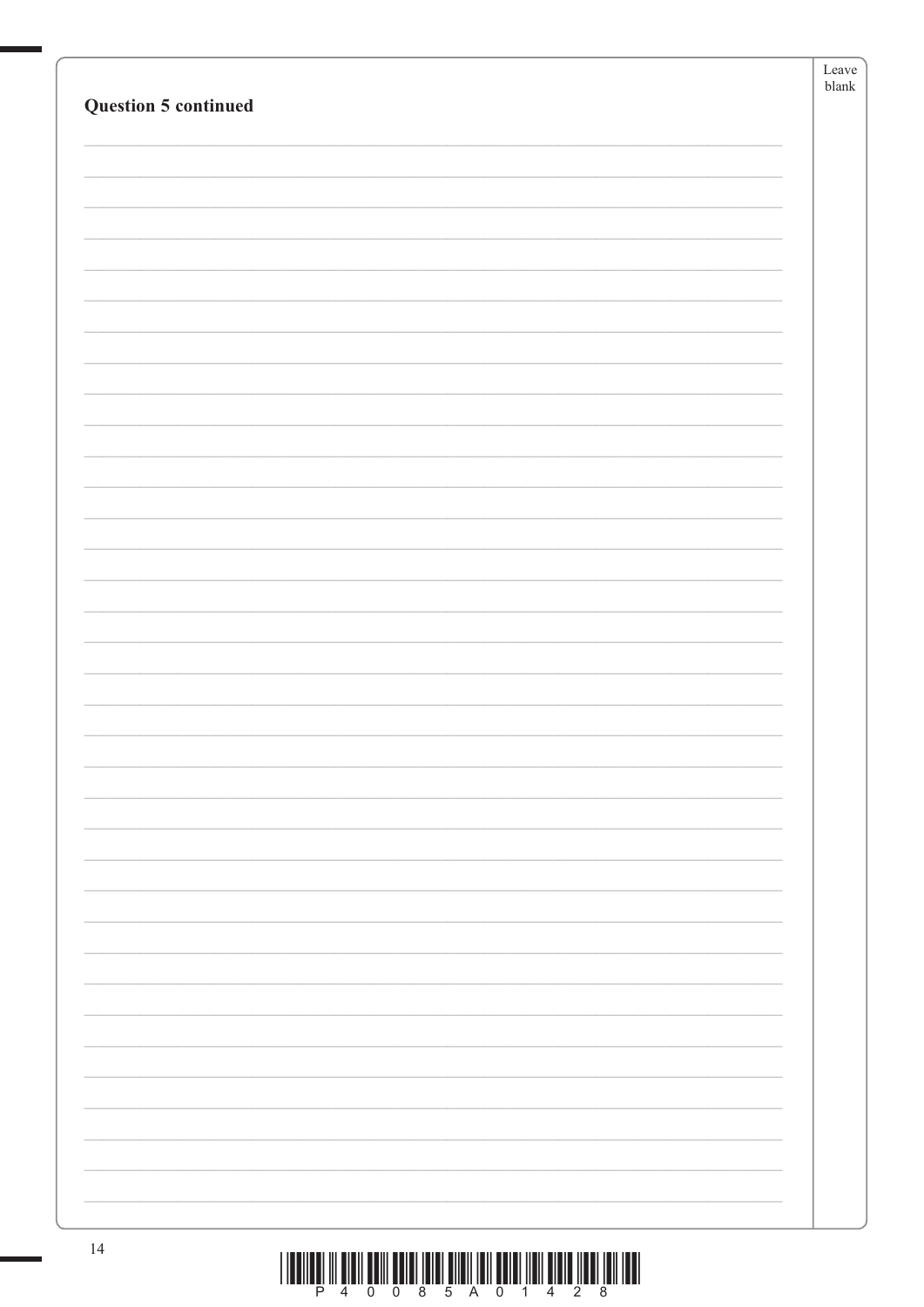| <b>Question 5 continued</b> |                        |
|-----------------------------|------------------------|
|                             |                        |
|                             |                        |
|                             |                        |
|                             |                        |
|                             |                        |
|                             |                        |
|                             |                        |
|                             |                        |
|                             |                        |
|                             |                        |
|                             |                        |
|                             |                        |
|                             |                        |
|                             |                        |
|                             |                        |
|                             |                        |
|                             |                        |
|                             |                        |
|                             |                        |
|                             |                        |
|                             |                        |
|                             |                        |
|                             |                        |
|                             |                        |
|                             |                        |
|                             |                        |
|                             |                        |
|                             |                        |
|                             |                        |
|                             |                        |
|                             |                        |
|                             |                        |
|                             |                        |
|                             | $\overline{\text{Q5}}$ |
| (Total 8 marks)             |                        |
|                             |                        |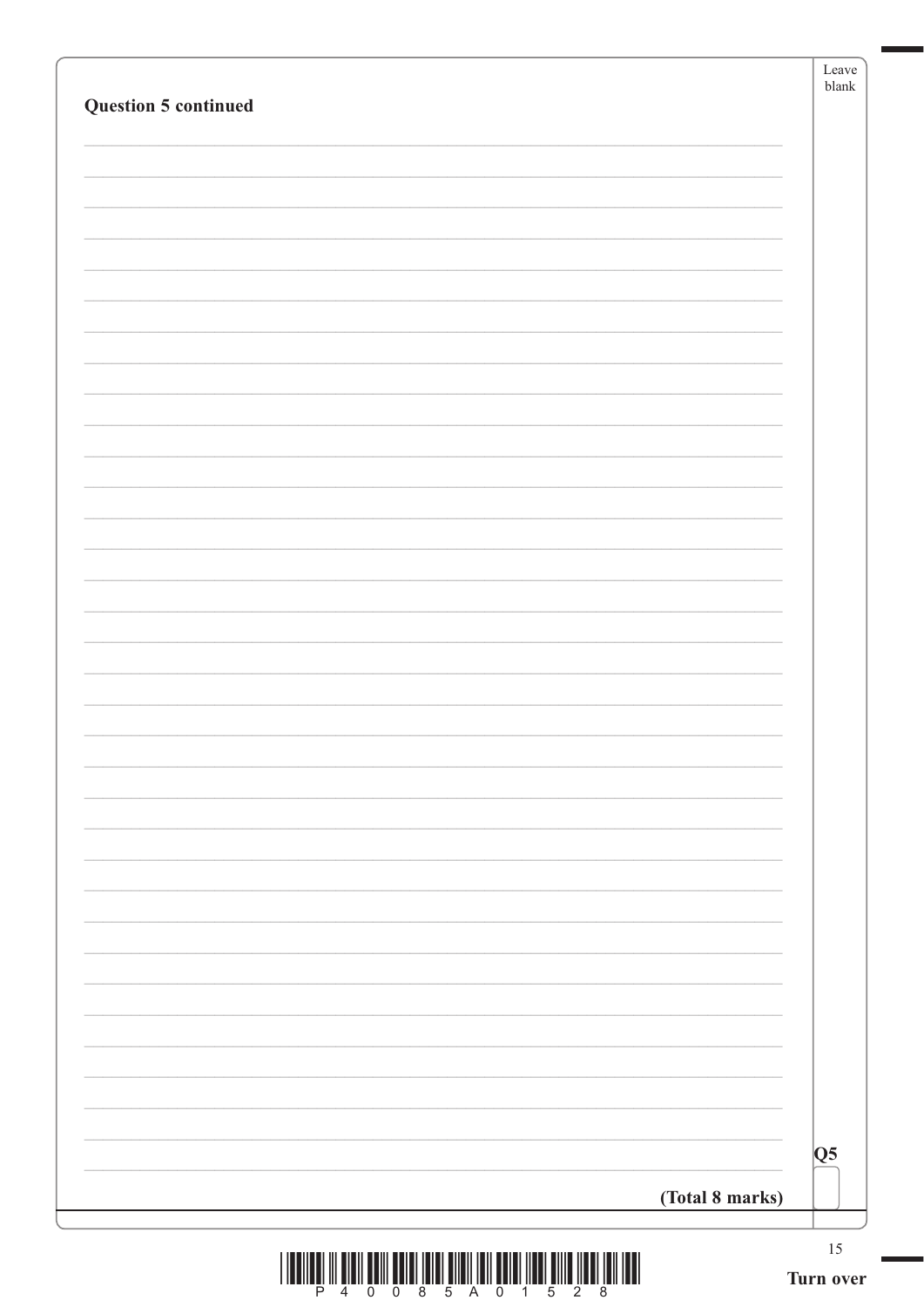

**Figure 3**

Figure 3 shows a sketch of the curve with equation  $y = \frac{2\sin 2x}{(1 + \cos x)}$ ,  $0 \le x$  $2 \sin 2$  $\left( \frac{1}{2} \right)$ 0 2  $\frac{2\sin 2x}{(1+\cos x)}, 0 \leqslant x \leqslant \frac{\pi}{2}.$ 

The finite region *R*, shown shaded in Figure 3, is bounded by the curve and the *x*-axis.

The table below shows corresponding values of *x* and *y* for  $y = \frac{2\sin 2x}{x}$  $=\frac{2\sin 2x}{(1+\cos x)}$  $\left( \frac{1}{2} \right)$  $\frac{2\sin 2x}{(1+\cos x)}$ .

| $\mathcal{L}$<br>$\lambda$ |  |         | $3\pi$  |  |
|----------------------------|--|---------|---------|--|
|                            |  | 1.17157 | 1.02280 |  |

(a) Complete the table above giving the missing value of *y* to 5 decimal places.

 **(1)**

**(3)**

Leave blank

- (b) Use the trapezium rule, with all the values of *y* in the completed table, to obtain an estimate for the area of *R*, giving your answer to 4 decimal places.
- (c) Using the substitution  $u = 1 + \cos x$ , or otherwise, show that

$$
\int \frac{2\sin 2x}{(1 + \cos x)} dx = 4\ln(1 + \cos x) - 4\cos x + k
$$

where *k* is a constant.

 (d) Hence calculate the error of the estimate in part (b), giving your answer to 2 significant figures.

**(3)**

**(5)**



**6.**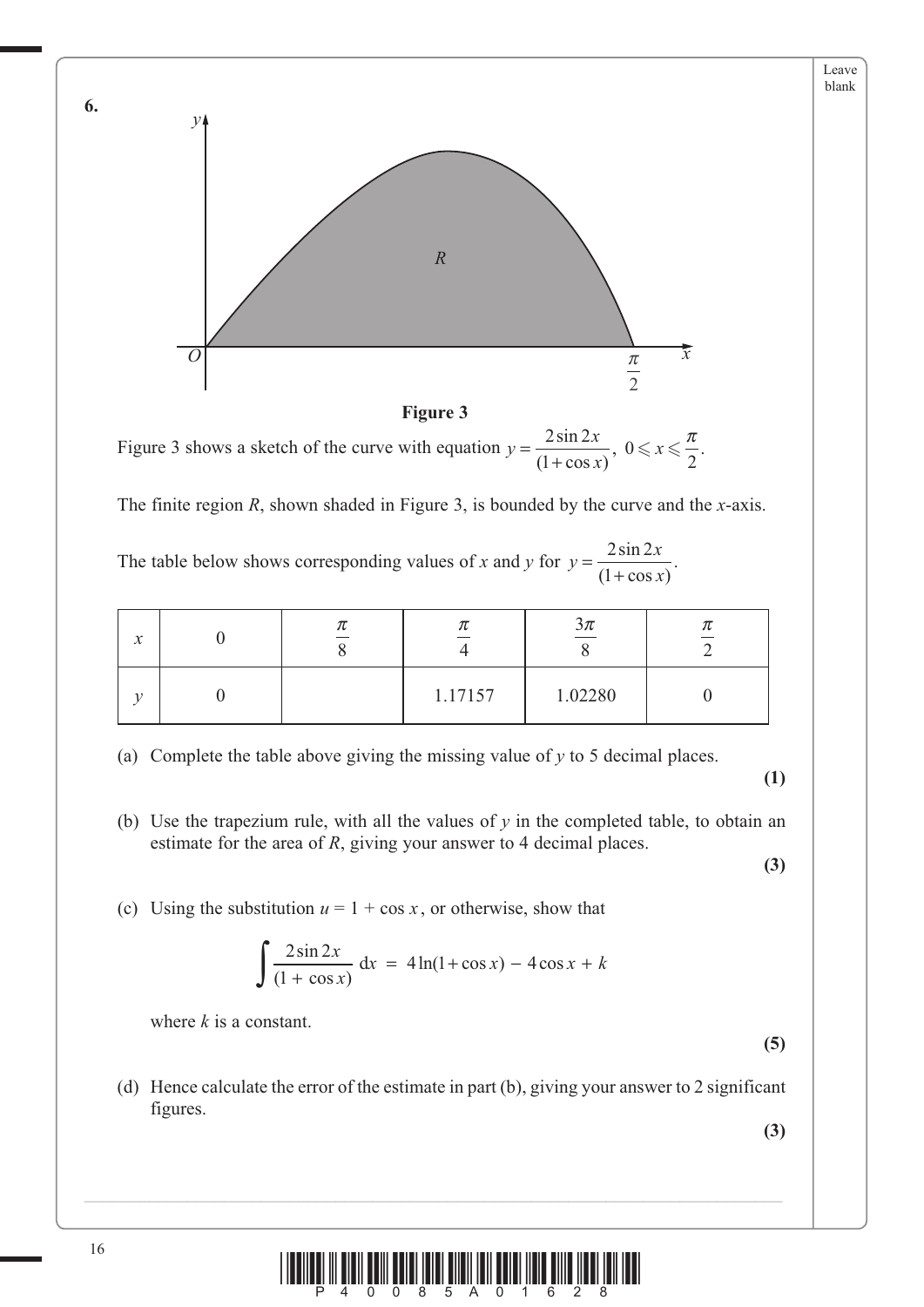| Question 6 continued                                                                                                                                                                                                                                                                                                                                                                                                                                          | Leave<br>blank  |
|---------------------------------------------------------------------------------------------------------------------------------------------------------------------------------------------------------------------------------------------------------------------------------------------------------------------------------------------------------------------------------------------------------------------------------------------------------------|-----------------|
|                                                                                                                                                                                                                                                                                                                                                                                                                                                               |                 |
|                                                                                                                                                                                                                                                                                                                                                                                                                                                               |                 |
|                                                                                                                                                                                                                                                                                                                                                                                                                                                               |                 |
|                                                                                                                                                                                                                                                                                                                                                                                                                                                               |                 |
|                                                                                                                                                                                                                                                                                                                                                                                                                                                               |                 |
|                                                                                                                                                                                                                                                                                                                                                                                                                                                               |                 |
|                                                                                                                                                                                                                                                                                                                                                                                                                                                               |                 |
|                                                                                                                                                                                                                                                                                                                                                                                                                                                               |                 |
|                                                                                                                                                                                                                                                                                                                                                                                                                                                               |                 |
|                                                                                                                                                                                                                                                                                                                                                                                                                                                               |                 |
|                                                                                                                                                                                                                                                                                                                                                                                                                                                               |                 |
|                                                                                                                                                                                                                                                                                                                                                                                                                                                               |                 |
|                                                                                                                                                                                                                                                                                                                                                                                                                                                               |                 |
|                                                                                                                                                                                                                                                                                                                                                                                                                                                               |                 |
|                                                                                                                                                                                                                                                                                                                                                                                                                                                               |                 |
|                                                                                                                                                                                                                                                                                                                                                                                                                                                               |                 |
|                                                                                                                                                                                                                                                                                                                                                                                                                                                               |                 |
|                                                                                                                                                                                                                                                                                                                                                                                                                                                               |                 |
|                                                                                                                                                                                                                                                                                                                                                                                                                                                               |                 |
|                                                                                                                                                                                                                                                                                                                                                                                                                                                               |                 |
|                                                                                                                                                                                                                                                                                                                                                                                                                                                               |                 |
|                                                                                                                                                                                                                                                                                                                                                                                                                                                               |                 |
|                                                                                                                                                                                                                                                                                                                                                                                                                                                               |                 |
|                                                                                                                                                                                                                                                                                                                                                                                                                                                               |                 |
|                                                                                                                                                                                                                                                                                                                                                                                                                                                               |                 |
|                                                                                                                                                                                                                                                                                                                                                                                                                                                               |                 |
|                                                                                                                                                                                                                                                                                                                                                                                                                                                               |                 |
|                                                                                                                                                                                                                                                                                                                                                                                                                                                               |                 |
| $\begin{array}{c} \text{if} \ \text{if} \ \text{if} \ \text{if} \ \text{if} \ \text{if} \ \text{if} \ \text{if} \ \text{if} \ \text{if} \ \text{if} \ \text{if} \ \text{if} \ \text{if} \ \text{if} \ \text{if} \ \text{if} \ \text{if} \ \text{if} \ \text{if} \ \text{if} \ \text{if} \ \text{if} \ \text{if} \ \text{if} \ \text{if} \ \text{if} \ \text{if} \ \text{if} \ \text{if} \ \text{if} \ \text{if} \ \text{if} \ \text{if} \ \text{if} \ \text{$ | 17<br>Turn over |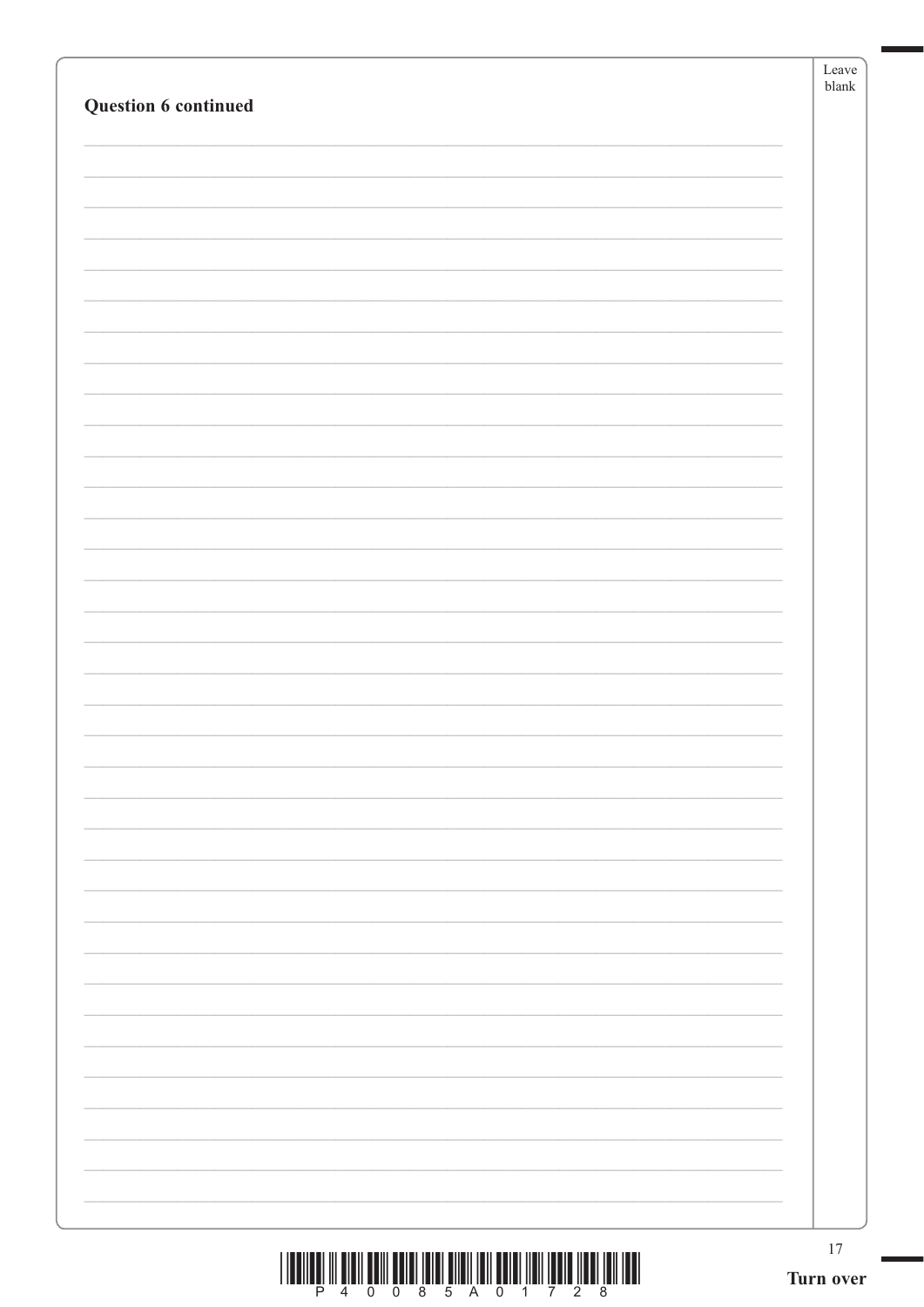|                                                                                                                            | ${\it Leave}$ |
|----------------------------------------------------------------------------------------------------------------------------|---------------|
| Question 6 continued                                                                                                       | ${\tt blank}$ |
|                                                                                                                            |               |
|                                                                                                                            |               |
|                                                                                                                            |               |
|                                                                                                                            |               |
|                                                                                                                            |               |
|                                                                                                                            |               |
|                                                                                                                            |               |
|                                                                                                                            |               |
|                                                                                                                            |               |
|                                                                                                                            |               |
|                                                                                                                            |               |
|                                                                                                                            |               |
|                                                                                                                            |               |
|                                                                                                                            |               |
|                                                                                                                            |               |
|                                                                                                                            |               |
|                                                                                                                            |               |
|                                                                                                                            |               |
|                                                                                                                            |               |
|                                                                                                                            |               |
|                                                                                                                            |               |
|                                                                                                                            |               |
|                                                                                                                            |               |
|                                                                                                                            |               |
|                                                                                                                            |               |
|                                                                                                                            |               |
|                                                                                                                            |               |
|                                                                                                                            |               |
|                                                                                                                            |               |
|                                                                                                                            |               |
|                                                                                                                            |               |
|                                                                                                                            |               |
|                                                                                                                            |               |
|                                                                                                                            |               |
|                                                                                                                            |               |
|                                                                                                                            |               |
|                                                                                                                            |               |
|                                                                                                                            |               |
|                                                                                                                            |               |
|                                                                                                                            |               |
|                                                                                                                            |               |
|                                                                                                                            |               |
| 18<br><u>. Concertaint is actually actually activities and actually contracted in the concertation of the concertation</u> |               |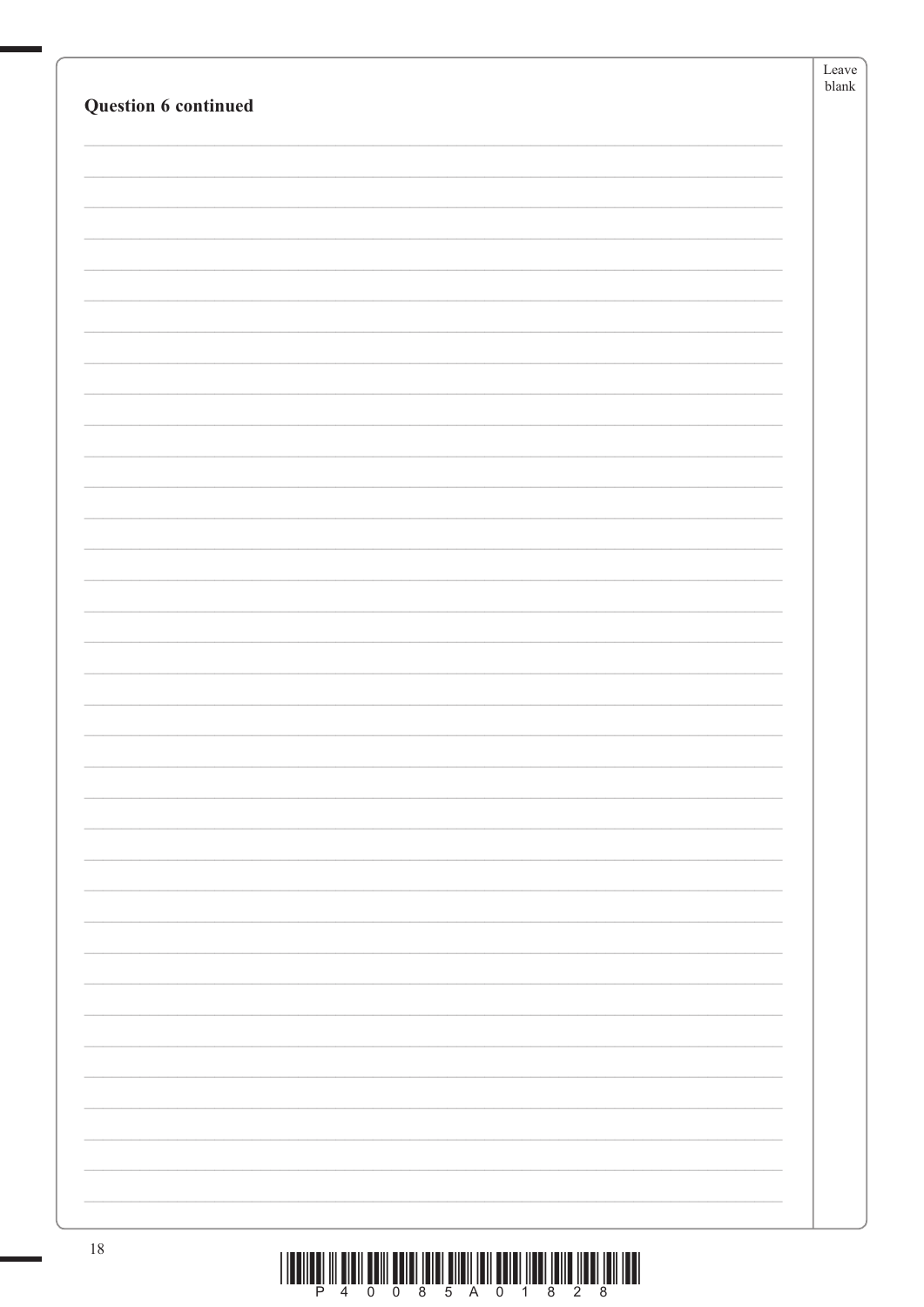| Question 6 continued |                  | Leave<br>${\sf blank}$ |
|----------------------|------------------|------------------------|
|                      |                  |                        |
|                      |                  |                        |
|                      |                  |                        |
|                      |                  |                        |
|                      |                  |                        |
|                      |                  |                        |
|                      |                  |                        |
|                      |                  |                        |
|                      |                  |                        |
|                      |                  |                        |
|                      |                  |                        |
|                      |                  |                        |
|                      |                  |                        |
|                      |                  |                        |
|                      |                  |                        |
|                      |                  |                        |
|                      |                  |                        |
|                      |                  |                        |
|                      |                  |                        |
|                      |                  |                        |
|                      |                  |                        |
|                      |                  |                        |
|                      |                  |                        |
|                      |                  |                        |
|                      |                  |                        |
|                      |                  |                        |
|                      |                  |                        |
|                      |                  |                        |
|                      |                  |                        |
|                      |                  |                        |
|                      |                  |                        |
|                      |                  | Q <sub>6</sub>         |
|                      | (Total 12 marks) |                        |
|                      |                  |                        |
|                      |                  | $19\,$                 |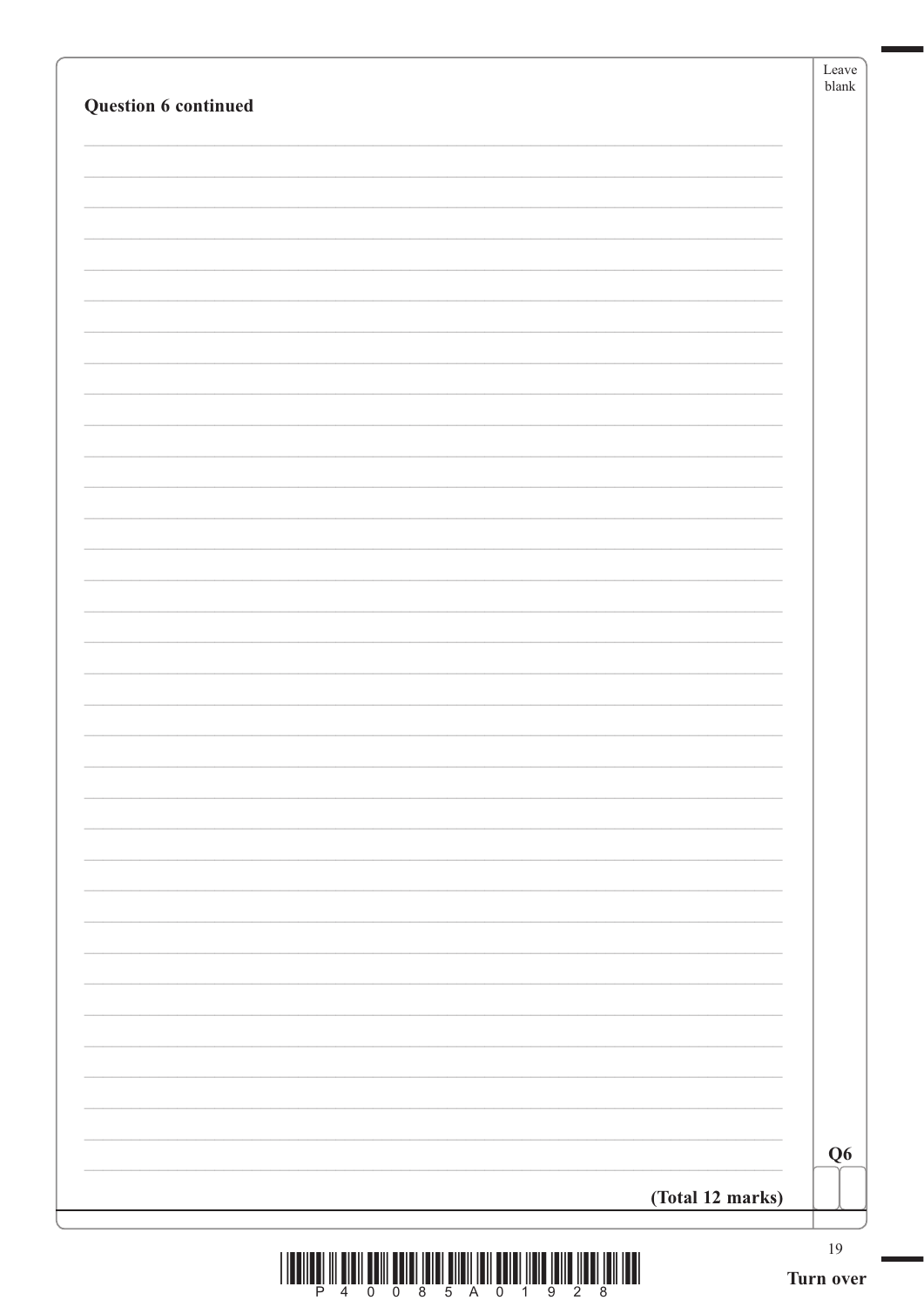|    |                                                                                                                                                                                                                                                                     | Leave |
|----|---------------------------------------------------------------------------------------------------------------------------------------------------------------------------------------------------------------------------------------------------------------------|-------|
| 7. | Relative to a fixed origin O, the point A has position vector $(2\mathbf{i} - \mathbf{j} + 5\mathbf{k})$ ,<br>the point <i>B</i> has position vector $(5\mathbf{i} + 2\mathbf{j} + 10\mathbf{k})$ ,<br>and the point <i>D</i> has position vector $(-i + j + 4k)$ . |       |
|    | The line $l$ passes through the points $A$ and $B$ .                                                                                                                                                                                                                |       |
|    | (a) Find the vector $\overrightarrow{AB}$ .<br>(2)                                                                                                                                                                                                                  |       |
|    | (b) Find a vector equation for the line $l$ .<br>(2)                                                                                                                                                                                                                |       |
|    | (c) Show that the size of the angle $BAD$ is $109^{\circ}$ , to the nearest degree.<br>(4)                                                                                                                                                                          |       |
|    | The points $A$ , $B$ and $D$ , together with a point $C$ , are the vertices of the parallelogram<br><i>ABCD</i> , where $\overrightarrow{AB} = \overrightarrow{DC}$ .                                                                                               |       |
|    | (d) Find the position vector of $C$ .<br>(2)                                                                                                                                                                                                                        |       |
|    | (e) Find the area of the parallelogram $ABCD$ , giving your answer to 3 significant figures.<br>(3)                                                                                                                                                                 |       |
|    | (f) Find the shortest distance from the point $D$ to the line $l$ , giving your answer to<br>3 significant figures.                                                                                                                                                 |       |
|    | (2)                                                                                                                                                                                                                                                                 |       |
|    |                                                                                                                                                                                                                                                                     |       |
|    |                                                                                                                                                                                                                                                                     |       |
|    |                                                                                                                                                                                                                                                                     |       |
|    |                                                                                                                                                                                                                                                                     |       |
|    |                                                                                                                                                                                                                                                                     |       |
|    |                                                                                                                                                                                                                                                                     |       |
|    |                                                                                                                                                                                                                                                                     |       |
|    |                                                                                                                                                                                                                                                                     |       |
|    |                                                                                                                                                                                                                                                                     |       |
|    |                                                                                                                                                                                                                                                                     |       |
|    |                                                                                                                                                                                                                                                                     |       |
|    |                                                                                                                                                                                                                                                                     |       |
| 20 |                                                                                                                                                                                                                                                                     |       |
|    |                                                                                                                                                                                                                                                                     |       |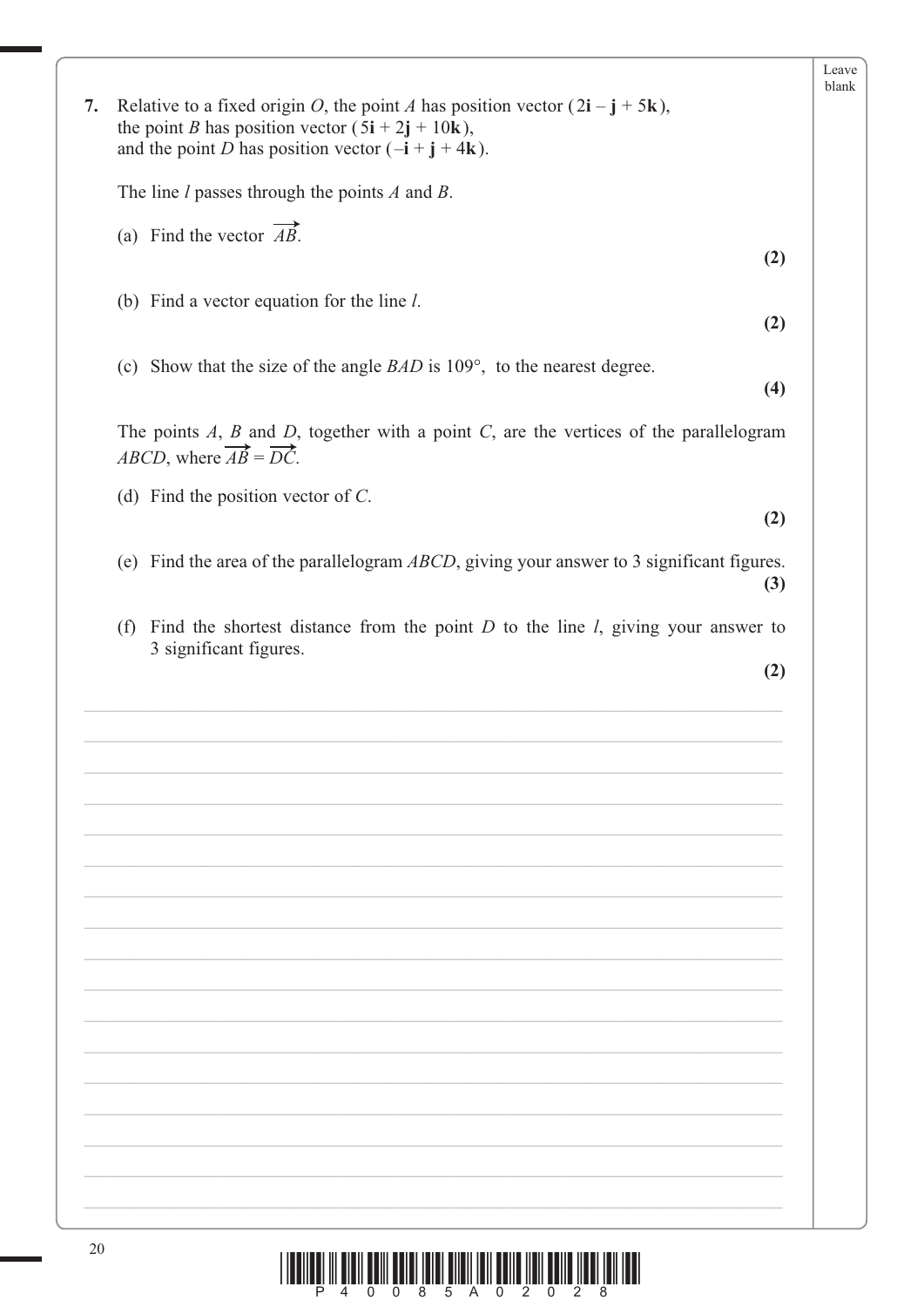|                                                                                                | Leave<br>$b$ lank |
|------------------------------------------------------------------------------------------------|-------------------|
| <b>Question 7 continued</b>                                                                    |                   |
|                                                                                                |                   |
|                                                                                                |                   |
|                                                                                                |                   |
|                                                                                                |                   |
|                                                                                                |                   |
|                                                                                                |                   |
|                                                                                                |                   |
|                                                                                                |                   |
|                                                                                                |                   |
|                                                                                                |                   |
|                                                                                                |                   |
|                                                                                                |                   |
|                                                                                                |                   |
|                                                                                                |                   |
|                                                                                                |                   |
|                                                                                                |                   |
|                                                                                                |                   |
|                                                                                                |                   |
|                                                                                                |                   |
|                                                                                                |                   |
|                                                                                                |                   |
|                                                                                                |                   |
|                                                                                                |                   |
|                                                                                                |                   |
|                                                                                                |                   |
|                                                                                                |                   |
|                                                                                                |                   |
|                                                                                                |                   |
|                                                                                                |                   |
|                                                                                                |                   |
|                                                                                                |                   |
|                                                                                                |                   |
|                                                                                                |                   |
|                                                                                                |                   |
|                                                                                                |                   |
|                                                                                                |                   |
|                                                                                                |                   |
|                                                                                                |                   |
| <u> I dengan ili bibil bolli bolgi ibibi bildi ibil bollo ildi. Ildib ildil ibil ibil ibil</u> | $21\,$            |

 $\frac{1}{2}$   $\frac{1}{2}$   $\frac{1}{2}$   $\frac{1}{4}$   $\frac{1}{6}$   $\frac{1}{2}$   $\frac{1}{10}$   $\frac{1}{2}$   $\frac{1}{10}$   $\frac{1}{2}$   $\frac{1}{2}$   $\frac{1}{10}$   $\frac{1}{2}$   $\frac{1}{2}$   $\frac{1}{8}$   $\frac{1}{10}$   $\frac{1}{2}$   $\frac{1}{8}$   $\frac{1}{10}$   $\frac{1}{2}$   $\frac{1}{8}$   $\frac{1}{$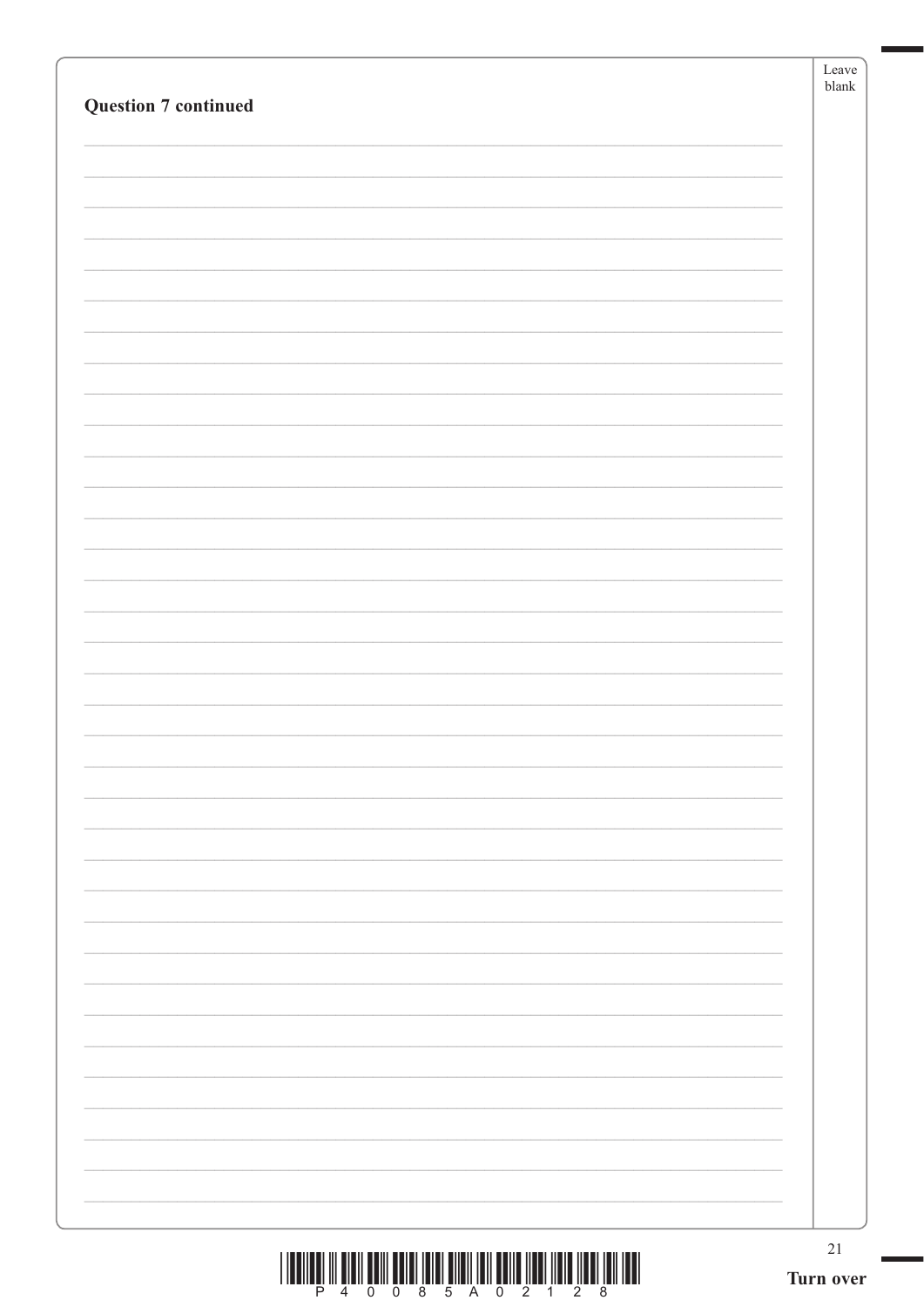| <b>Question 7 continued</b> | Leave<br>${\tt blank}$ |
|-----------------------------|------------------------|
|                             |                        |
|                             |                        |
|                             |                        |
|                             |                        |
|                             |                        |
|                             |                        |
| 22                          |                        |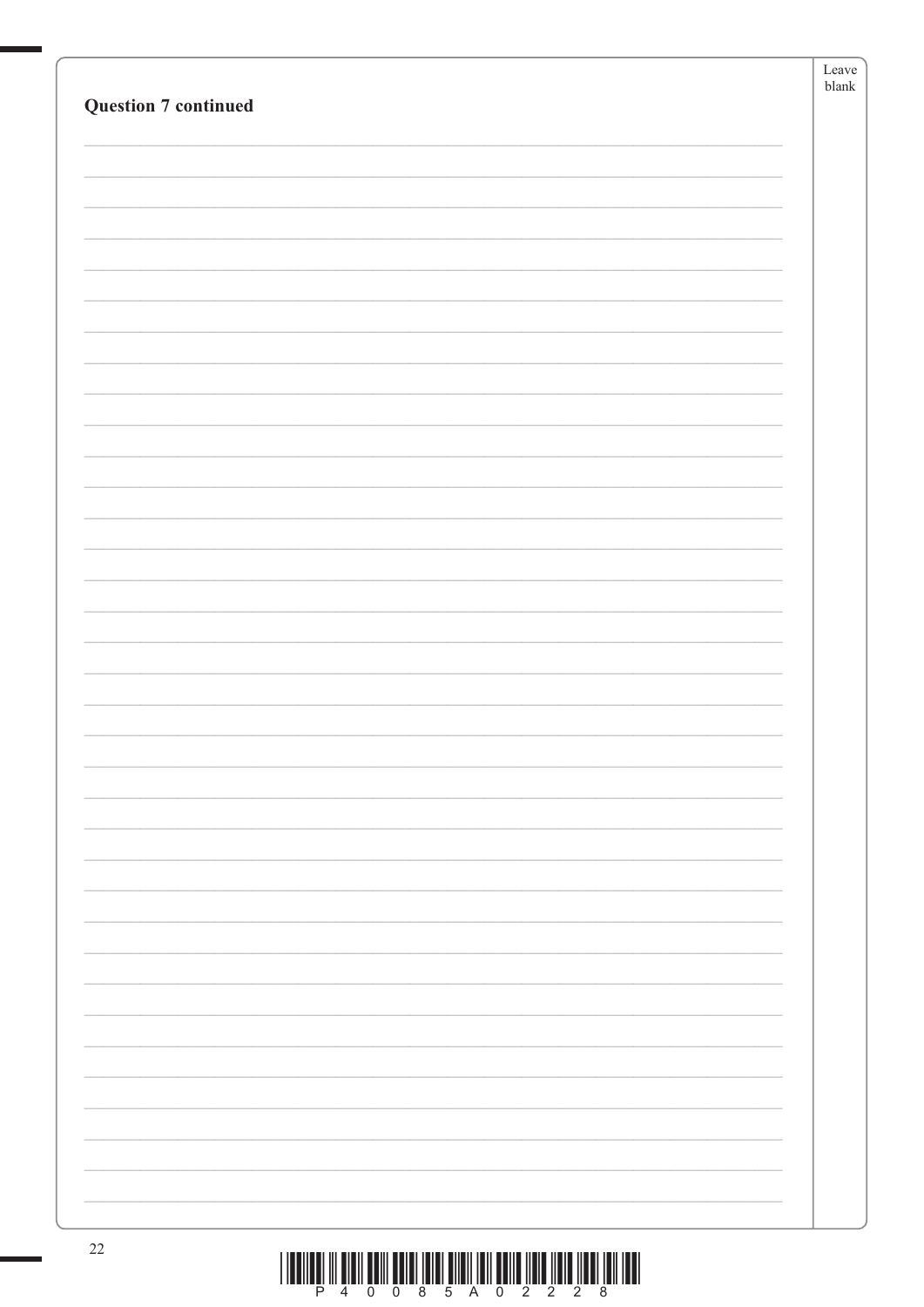|                             | Leave<br>${\tt blank}$ |
|-----------------------------|------------------------|
| <b>Question 7 continued</b> |                        |
|                             |                        |
|                             |                        |
|                             |                        |
|                             |                        |
|                             |                        |
|                             |                        |
|                             |                        |
|                             |                        |
|                             |                        |
|                             |                        |
|                             |                        |
|                             |                        |
|                             |                        |
|                             |                        |
|                             |                        |
|                             |                        |
|                             |                        |
|                             |                        |
|                             |                        |
|                             |                        |
|                             |                        |
|                             |                        |
|                             |                        |
|                             |                        |
|                             |                        |
|                             |                        |
|                             |                        |
|                             |                        |
|                             |                        |
|                             |                        |
|                             | ${\bf Q}7$             |
|                             |                        |
| (Total 15 marks)            |                        |
|                             | 23                     |

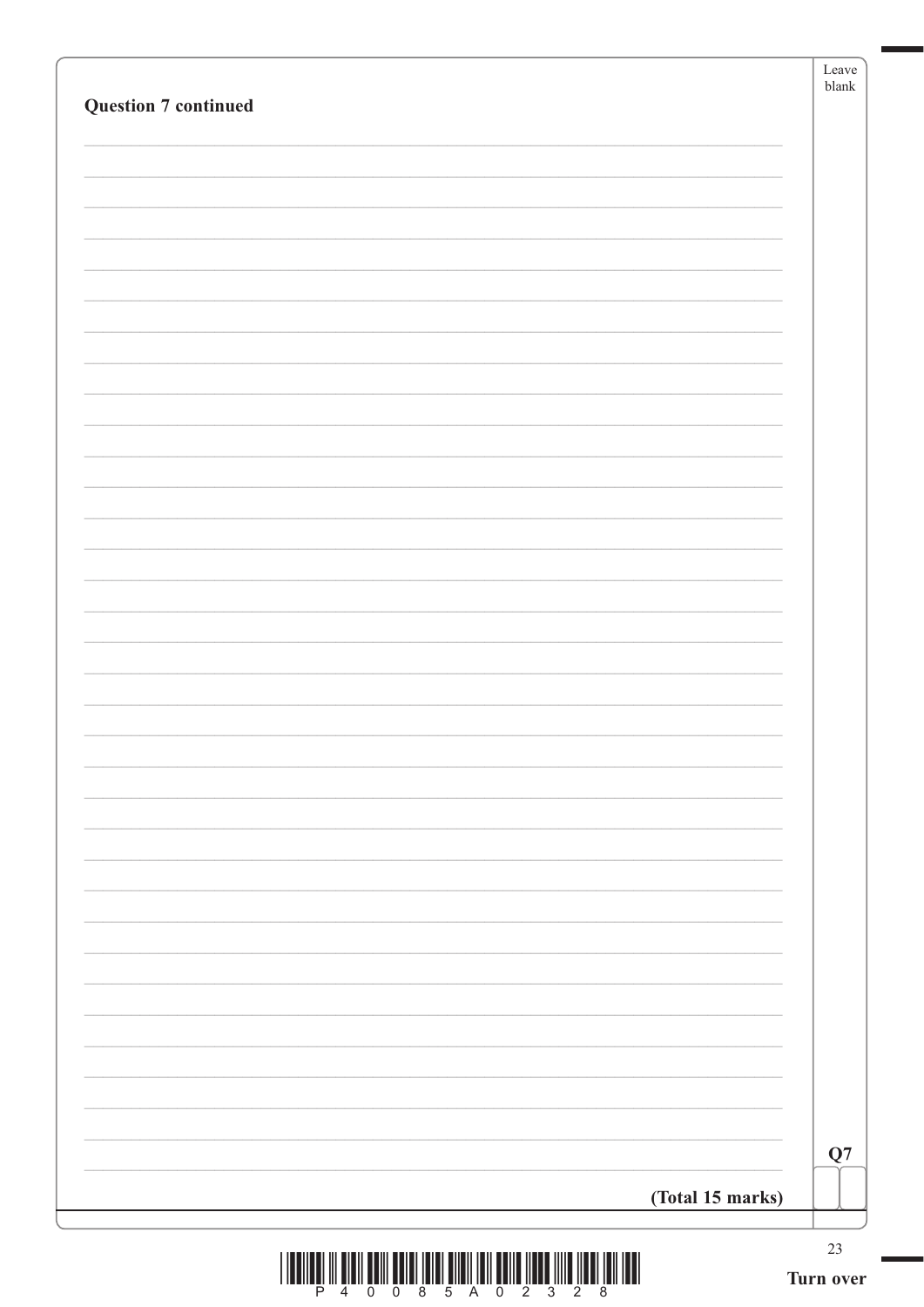Leave blank

 $(3)$ 

(a) Express  $\frac{1}{P(5-P)}$  in partial fractions. 8.

A team of conservationists is studying the population of meerkats on a nature reserve. The population is modelled by the differential equation

$$
\frac{\mathrm{d}P}{\mathrm{d}t} = \frac{1}{15}P(5 - P), \quad t \geq 0
$$

where  $P$ , in thousands, is the population of meerkats and  $t$  is the time measured in years since the study began.

Given that when  $t = 0$ ,  $P = 1$ ,

(b) solve the differential equation, giving your answer in the form,

$$
P = \frac{a}{b + c e^{-\frac{1}{3}t}}
$$

where  $a$ ,  $b$  and  $c$  are integers.

(c) Hence show that the population cannot exceed 5000

 $(1)$ 

 $(8)$ 

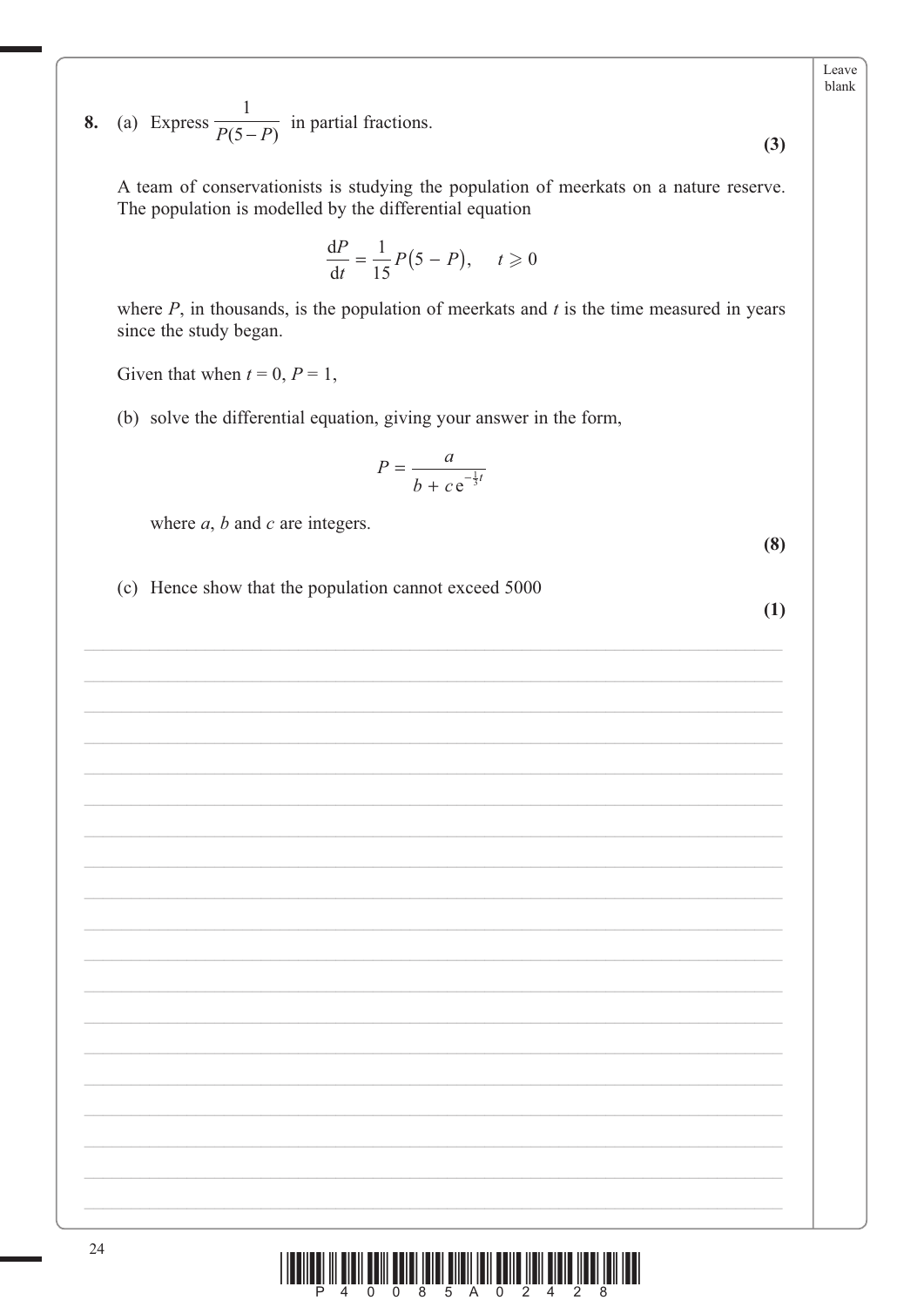| <b>Question 8 continued</b>                                                                                                                                                                                                                                                                                                                                                                                                                                   | Leave<br>${\tt blank}$ |
|---------------------------------------------------------------------------------------------------------------------------------------------------------------------------------------------------------------------------------------------------------------------------------------------------------------------------------------------------------------------------------------------------------------------------------------------------------------|------------------------|
|                                                                                                                                                                                                                                                                                                                                                                                                                                                               |                        |
|                                                                                                                                                                                                                                                                                                                                                                                                                                                               |                        |
|                                                                                                                                                                                                                                                                                                                                                                                                                                                               |                        |
|                                                                                                                                                                                                                                                                                                                                                                                                                                                               |                        |
|                                                                                                                                                                                                                                                                                                                                                                                                                                                               |                        |
|                                                                                                                                                                                                                                                                                                                                                                                                                                                               |                        |
|                                                                                                                                                                                                                                                                                                                                                                                                                                                               |                        |
|                                                                                                                                                                                                                                                                                                                                                                                                                                                               |                        |
|                                                                                                                                                                                                                                                                                                                                                                                                                                                               |                        |
|                                                                                                                                                                                                                                                                                                                                                                                                                                                               |                        |
|                                                                                                                                                                                                                                                                                                                                                                                                                                                               |                        |
|                                                                                                                                                                                                                                                                                                                                                                                                                                                               |                        |
| $\begin{array}{c} \text{if} \ \text{if} \ \text{if} \ \text{if} \ \text{if} \ \text{if} \ \text{if} \ \text{if} \ \text{if} \ \text{if} \ \text{if} \ \text{if} \ \text{if} \ \text{if} \ \text{if} \ \text{if} \ \text{if} \ \text{if} \ \text{if} \ \text{if} \ \text{if} \ \text{if} \ \text{if} \ \text{if} \ \text{if} \ \text{if} \ \text{if} \ \text{if} \ \text{if} \ \text{if} \ \text{if} \ \text{if} \ \text{if} \ \text{if} \ \text{if} \ \text{$ | $25\,$<br>Turn over    |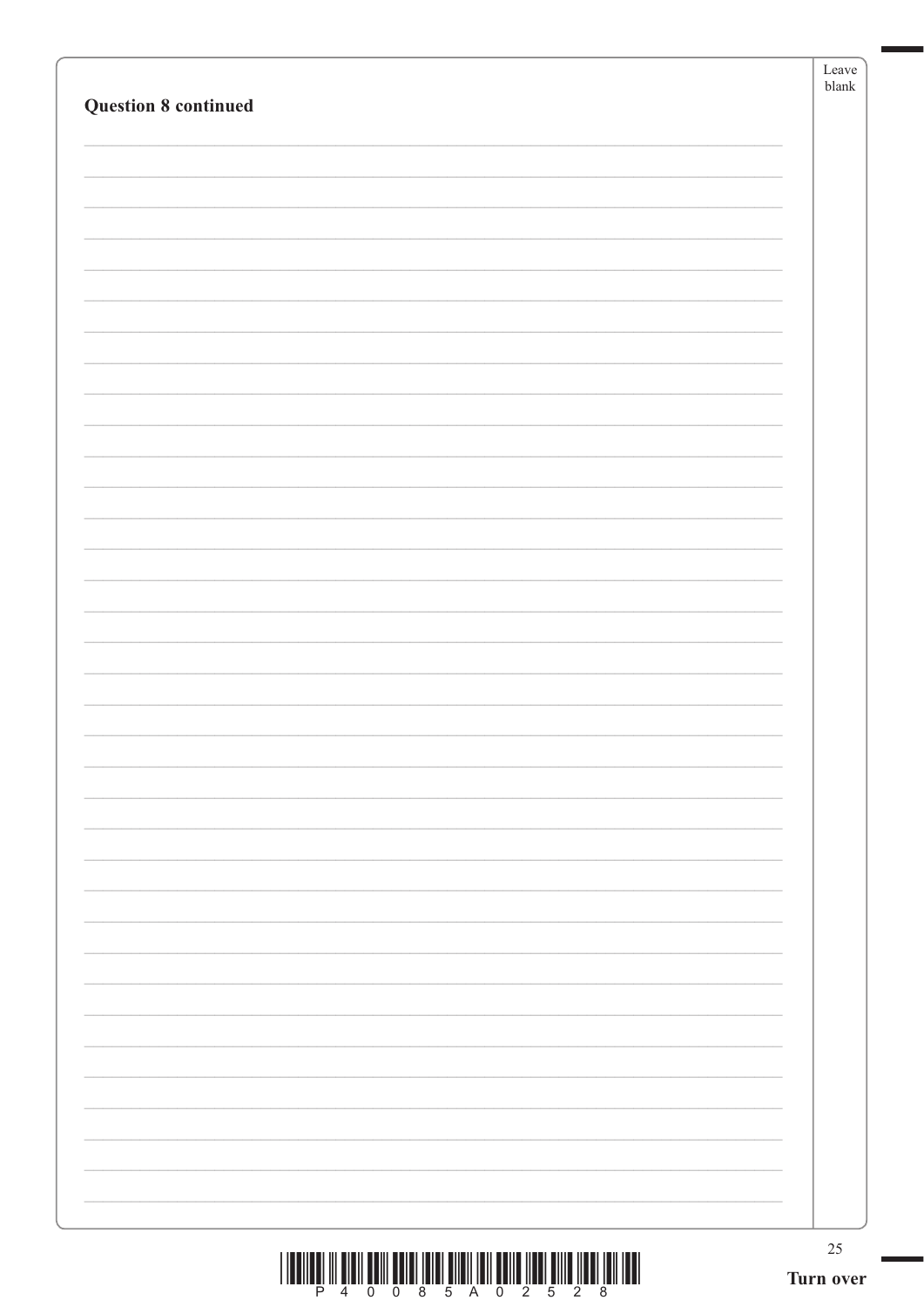| ${\tt blank}$<br><b>Question 8 continued</b> |    | ${\it Leave}$ |
|----------------------------------------------|----|---------------|
|                                              |    |               |
|                                              |    |               |
|                                              |    |               |
|                                              |    |               |
|                                              |    |               |
|                                              |    |               |
|                                              |    |               |
|                                              |    |               |
|                                              |    |               |
|                                              |    |               |
|                                              |    |               |
|                                              |    |               |
|                                              |    |               |
|                                              |    |               |
|                                              |    |               |
|                                              |    |               |
|                                              |    |               |
|                                              |    |               |
|                                              |    |               |
|                                              |    |               |
|                                              |    |               |
|                                              |    |               |
|                                              |    |               |
|                                              |    |               |
|                                              |    |               |
|                                              |    |               |
|                                              |    |               |
|                                              |    |               |
|                                              |    |               |
|                                              |    |               |
|                                              |    |               |
|                                              |    |               |
|                                              |    |               |
|                                              |    |               |
|                                              |    |               |
|                                              |    |               |
|                                              |    |               |
|                                              |    |               |
|                                              |    |               |
|                                              |    |               |
|                                              |    |               |
|                                              |    |               |
|                                              | 26 |               |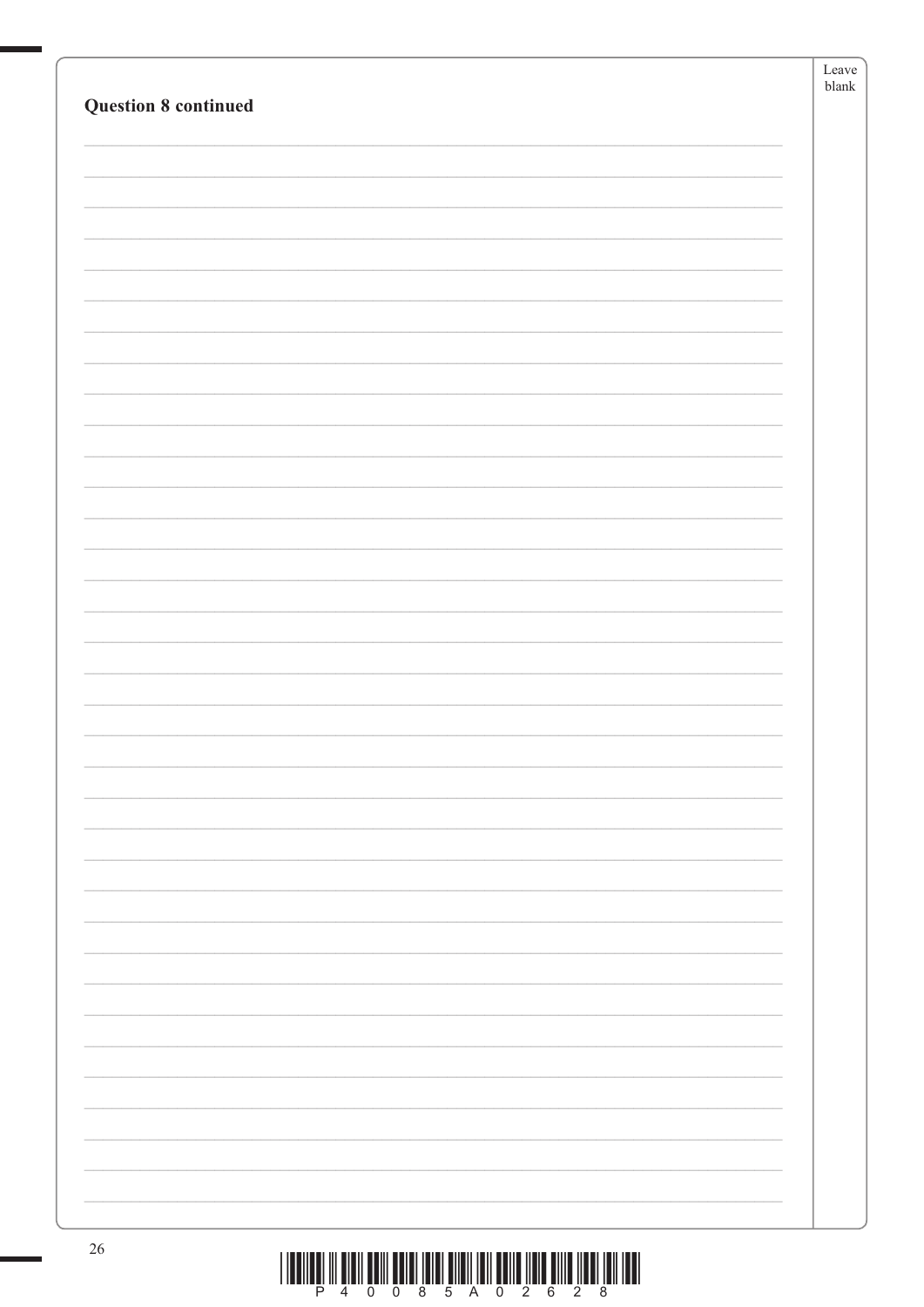| <b>Question 8 continued</b> | Leave<br>${\tt blank}$ |
|-----------------------------|------------------------|
|                             |                        |
|                             |                        |
|                             |                        |
|                             |                        |
|                             |                        |
|                             |                        |
|                             |                        |
|                             |                        |
|                             |                        |
|                             |                        |
|                             |                        |
|                             | $27\,$<br>Turn over    |